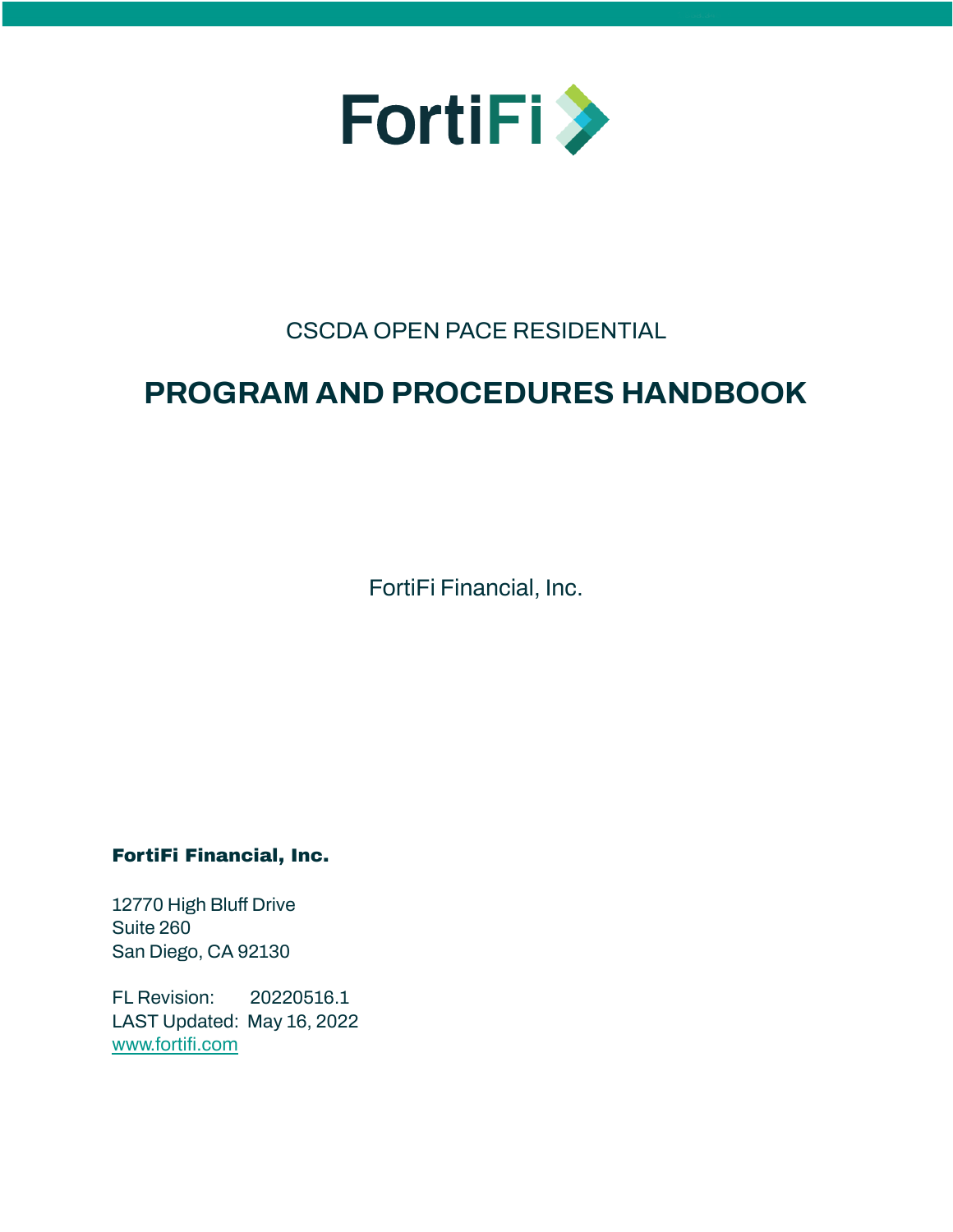# **TABLE OF CONTENTS**

| <b>1. PROGRAM INTRODUCTION</b>                                          | 3  |
|-------------------------------------------------------------------------|----|
| 1.1 Program Overview                                                    | 3  |
| 1.2 California Statewide Communities Development Authority              | 3  |
| 1.3 Purpose of the Open PACE Program                                    | 3  |
| 1.4 About this Handbook                                                 | 4  |
| 1.5 Potential Implications for Property Sale or Refinancing             | 5  |
| 1.6 Future Program Changes                                              | 5  |
| 1.7 Program Contact Information                                         | 6  |
| <b>Key Terms</b>                                                        | 6  |
| 2. PROGRAM ELIGIBILITY REQUIREMENTS                                     | 9  |
| 2.1 Property Eligibility                                                | 9  |
| 2.2 Property Owner Eligibility                                          | 11 |
| 2.3 Product Eligibility                                                 | 11 |
| 2.4 Contractor Eligibility                                              | 13 |
|                                                                         |    |
| <b>3. FINANCIAL TERMS</b>                                               | 14 |
| 3.1 PACE Assessment Costs                                               | 14 |
| 3.2 Annual Repayment                                                    | 15 |
| 3.3 Prepayment                                                          | 15 |
| <b>4. PROGRAM PROCESS</b>                                               | 15 |
| 4.1 Scope of Project                                                    | 15 |
| 4.2 Application Submission                                              | 15 |
| 4.3 Application Results                                                 | 17 |
| 4.4 Financing Documents                                                 | 18 |
| 4.5 Oral Confirmation of Terms Call                                     | 18 |
| 4.6 Notice of Right to Cancel                                           | 18 |
| 4.7 Notice to Proceed and Installation of Eligible Improvements         | 19 |
| 4.8 Certificate of Completion                                           | 19 |
| 4.9 Completion Call                                                     | 19 |
| 4.10 Third-Party Physical Inspection                                    | 19 |
| 4.11 Disbursement of PACE Financing Proceeds to Eligible Contractor     | 20 |
| 4.12 Record Assessment Lien on Property                                 | 20 |
| 4.13 PACE Assessment Added to Property Taxes                            | 20 |
| 5. ADDITIONAL PROGRAM TERMS AND DISCLOSURES                             | 21 |
| 5.1 Property Owner Agrees to All Program Terms                          | 21 |
| 5.2 Authority to Install Products                                       | 21 |
| 5.3 No Endorsement by FortiFi                                           | 21 |
| 5.4 Property Owner is Responsible for Products, Permits and Inspections | 21 |
| 5.5 Right to Inspect Installation of Eligible Improvements              | 21 |
| 5.6 Tax Matters                                                         | 21 |
| 5.7 Releases and Indemnification                                        | 22 |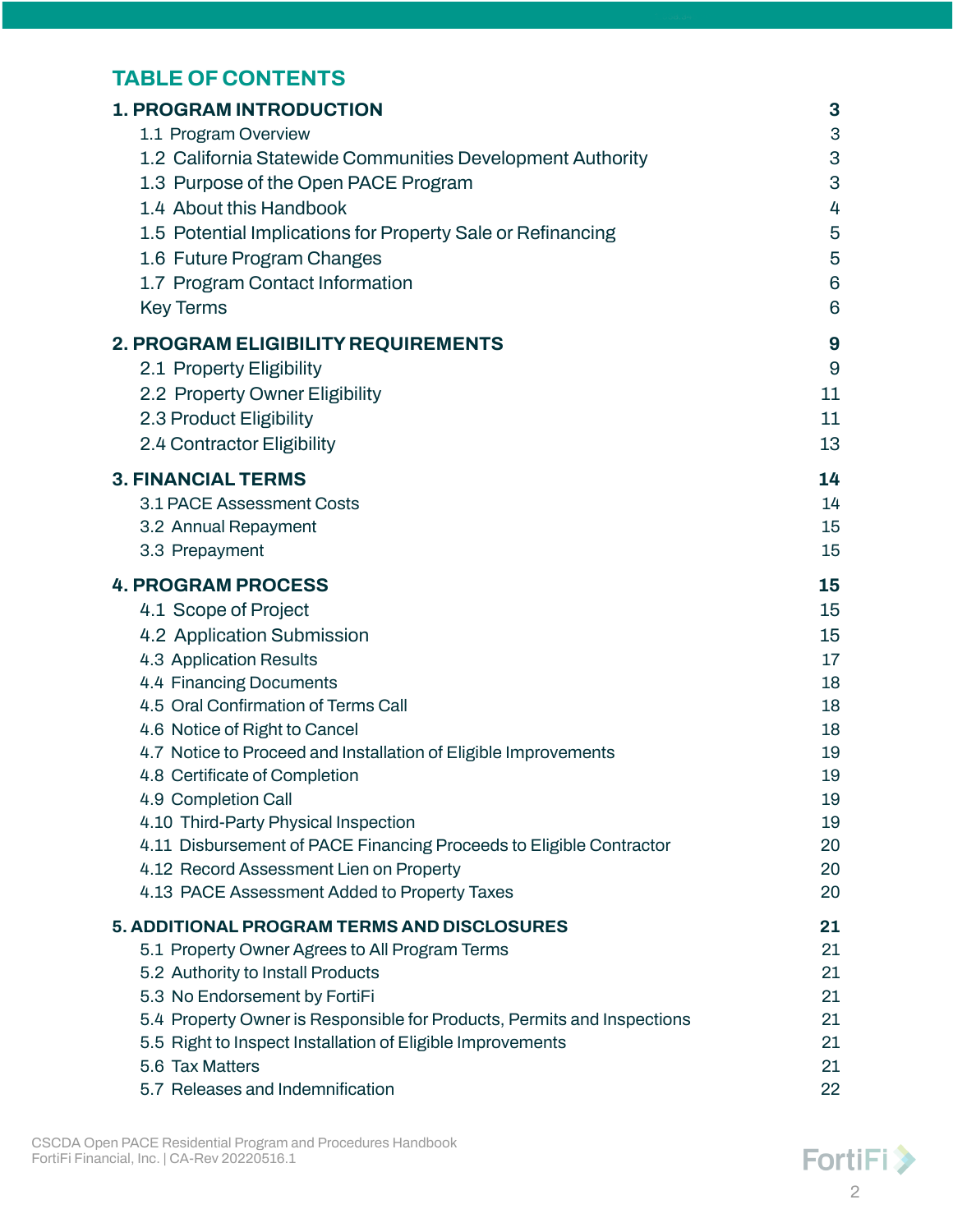# <span id="page-2-1"></span><span id="page-2-0"></span>**1.1 Program Overview**

This California Statewide Communities Development Authority ("CSCDA") Open PACE Program & Procedures Handbook ("Handbook") outlines FortiFi Financial, Inc.'s ("FortiFi") policies and procedures for administering the CSCDA Open PACE Program (the "Open PACE Program" or "Program"). The CSCDA has established the Open PACE Program for the benefit of its county-members (including any incorporated city within those counties) and the cities in Los Angeles County that are members of CSCDA. The Program offers property owners a financing alternative to make capital improvements when installing energy or water efficiency, wildfire safety improvements, seismic strengthening or electronic vehicle charging infrastructure improvements ("Eligible Improvements"). Participation in the Program is voluntary. Property owners repay the financing through semi-annual installments collected through a property tax assessment lien ("PACE Assessment"), which is added to their property tax bill. The property owner and the CSCDA enter into a contract for the PACE financing ("Assessment Contract"), pursuant to which disbursement of payment for the installation of the Eligible Improvements will be made directly to the contractor selected by the property owner after the property owner confirms to FortiFi that the Eligible Products have been installed to the property owner's satisfaction. Property owners are required to be on the property title and meet all eligibility requirements to qualify for PACE financing.

**PACE is NOT a free government program. PACE offers property owners an alternative method to finance Eligible Improvements. Property Owners who choose to finance Eligible Improvements with PACE financing will pay the cost of the Eligible Improvements, interest and fees through their annual property tax bill.**

# <span id="page-2-2"></span>**1.2 California Statewide Communities Development Authority**

The CSCDA was created in 1988 under California's Joint Exercise of Powers Act, to provide local governments access to low-cost financing for projects that provide a tangible public benefit, contribute to social and economic growth, and improve the overall quality of life in local communities. The CSCDA is a statewide joint powers authority sponsored by the California State Association of Counties and the League of California Cities. In 2015, the CSCDA launched the Open PACE Program to finance Eligible Improvements as may be authorized by law from time to time that are permanently fixed to real property through the levy of contractual assessments pursuant to Chapter 29 of Division 7 of the Streets and Highways Code and the issuance of improvements bonds under the Improvement Bond Act of 1915. In 2019, the CDCDA engaged FortiFi, as a program administrator, to administer the Open PACE Program.

# <span id="page-2-3"></span>**1.3 Purpose of the Open PACE Program**

CSCDA is offering the Open PACE Program on a statewide basis to encourage the installation of distributed generation renewable energy sources, energy efficiency improvements, water efficiency improvements, wildfire safety improvements, seismic strengthening improvements and electric vehicle charging infrastructure within the existing residential and non-residential building stock. CSCDA will issue

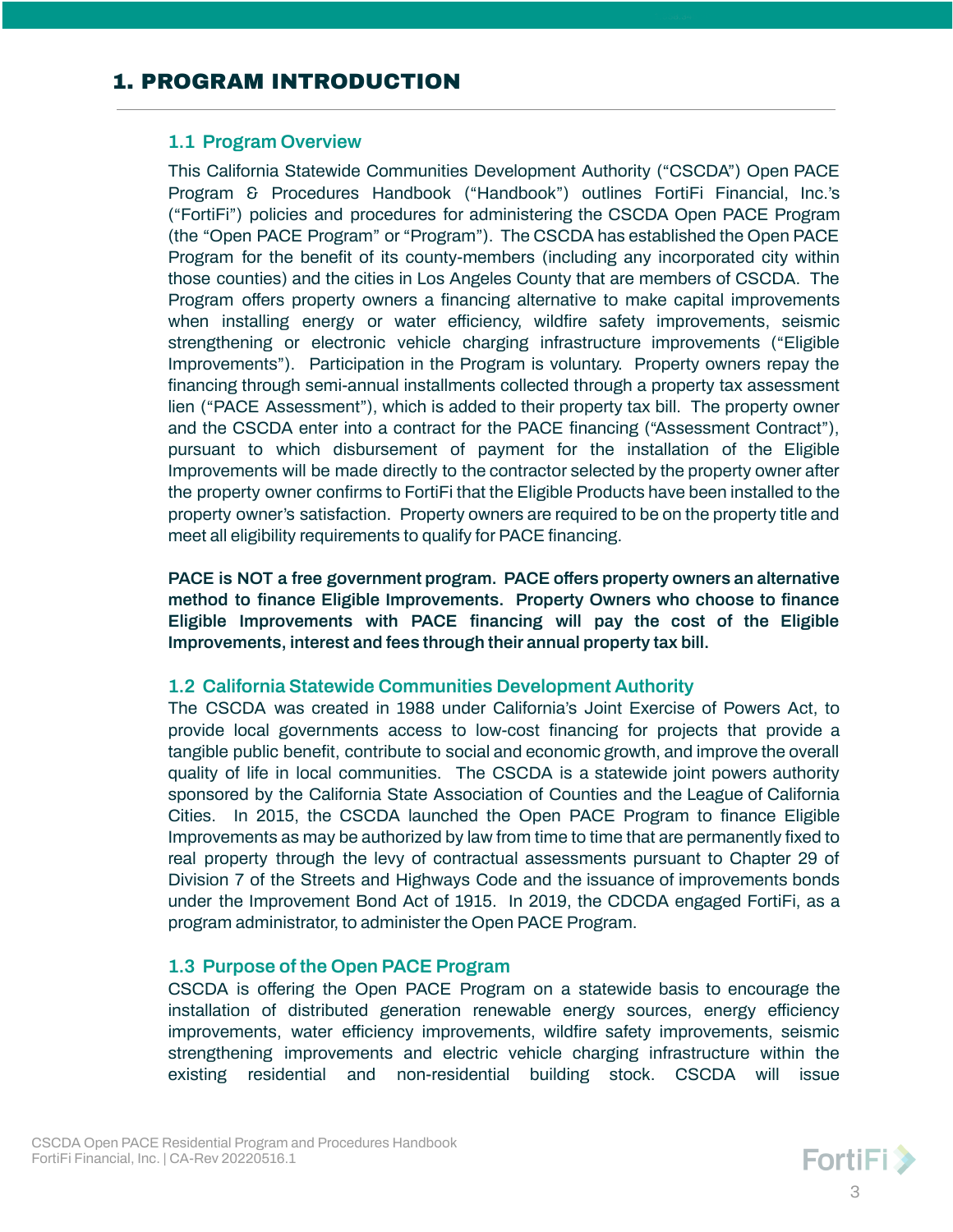assessment-backed bonds that will allow property owners to access competitive interest rates offered by the capital markets.

With the passage of Assembly Bill 32, the State of California (the "State") set ambitious goals for reducing carbon emissions and building alternative energy use. The California Public Utilities Commission has set a goal of retrofitting over 13 million residences in the State to be at least 30% more energy efficient. Many California cities and counties have also set their own greenhouse gas reduction targets. Similarly, water conservation efforts, including the promotion of water-related improvements to residential, commercial, industrial, or other real property, are necessary to address the issue of chronic water shortages in the State.

Property owners can help to achieve greenhouse gas reductions and reduce water use and, at the same time, save money by investing in distributed generation renewable energy sources, energy efficiency, and/or water efficiency improvements. The number one barrier to achieving these goals is the large upfront cost. Utilities sell power and water to their customers as a simple pay-as-you-go service. Homes and businesses can be converted to clean energy and reduce water use quickly, but many believe that it can happen only if paying for distributed generation renewable energy sources, energy efficiency improvements and water efficiency improvements becomes simple – like paying a utility bill. The Open PACE Program helps make this happen.

Many cities and counties in the State have begun screening properties in their jurisdictions for deficient wood frame construction ("Soft Story") and enacting mandatory seismic retrofit ordinances to address these problems. The Open PACE Program can provide property owners with an efficient means to finance these seismic retrofits and comply with local law.

#### <span id="page-3-0"></span>**1.4 About this Handbook**

The purpose of this Handbook is to provide the policies and procedures of FortiFi in administering the OPEN PACE Program for residential real property. The Property and all Property Owners<sup>1</sup> on the title must meet all of the eligibility requirements and agree to comply with all of the Program rules for the application and funding processes, installment of Eligible Improvements, and repayment of the Total Assessment Obligations, as outlined in this Handbook. All Program applicants are required to verify that they have access to the Handbook, which describes the legal issues associated with the Program, including the responsibilities and obligations of participating Property Owners, Eligible Contractors, and FortiFi, the Program Administrator. Prior to disbursement of the PACE financing proceeds, Property Owners are required to certify in writing that they have read and complied with the terms of the Handbook.

The CSCDA engages multiple program administrators to independently administer and provide financing under the Open PACE Program. Separate Program Handbooks provide additional details about how the Open PACE Program operates with respect to a particular program administrator.

<sup>1</sup> Unless the context clearly requires otherwise, the capitalized terms used in this Handbook are defined in the Key Terms section herein.

CSCDA Open PACE Residential Program and Procedures Handbook FortiFi Financial, Inc. | CA-Rev 20220516.1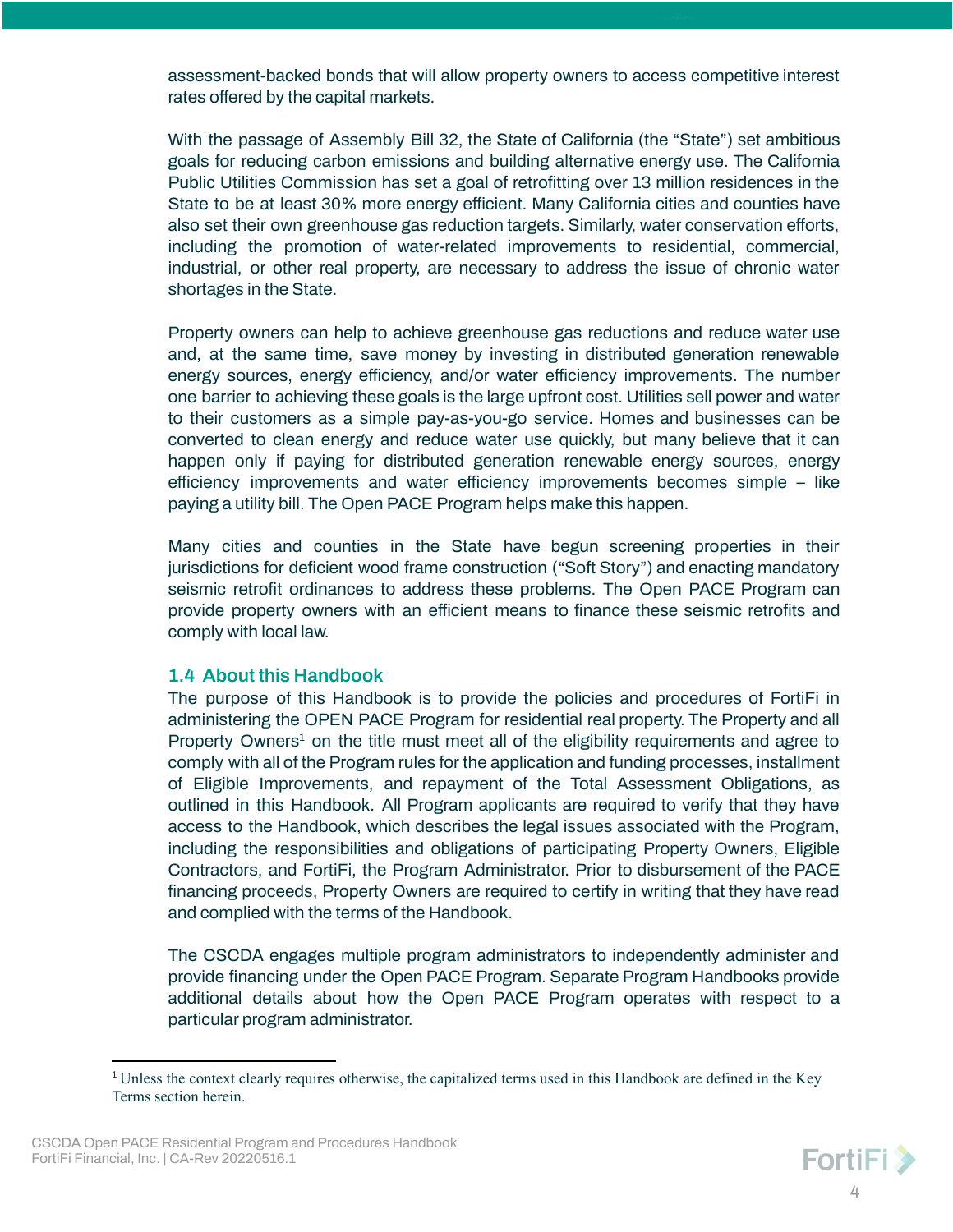# <span id="page-4-0"></span>**1.5 Potential Implications for Property Sale or Refinancing**

In May 2010, Fannie Mae and Freddie Mac, government sponsored enterprises that purchase a large segment of conforming single family home mortgages from lending institutions, issued new instructions to lending institutions on how to treat properties with assessments under PACE programs. On August 31, 2010, these agencies issued additional instructions to lenders to the effect that Fannie Mae and Freddie Mac "will not purchase mortgage loans secured by properties with an outstanding PACE obligation."

These instructions may lead mortgage lenders to conclude the PACE assessment should be paid off before a property transfers or is refinanced. In addition, it may lead some lenders to conclude that participating in a PACE program is a violation of typical mortgage terms prohibiting senior liens without lender consent. If a Property Owner is selling the Property, a buyer's lender may refuse to finance the buyer's first mortgage loan unless the assessment is paid off. Property Owners are urged to carefully read the disclosure information in the Program Application, review this Handbook, review mortgage documents, evaluate the risks of proceeding with a Program Application at this time, and contact their lender if they have any concerns or for information regarding any other financing options that may be available.

Before entering into an Assessment Contract, the Property Owner should carefully review any mortgage agreement(s) or other security instrument(s) which affect the Property or to which the Property Owner is a party. Entering into an Assessment Contract without the consent of the existing lender(s) could constitute an event of default under such agreements or security instruments. Defaulting under an existing mortgage agreement or security instrument could have serious consequences to the Property Owner, which could include the acceleration of the repayment obligations due under such agreement or security instrument.

If the lender requires an impound for property taxes it is the Property Owner's responsibility to notify the lender of the Annual Assessment Obligation so the lender can adjust the impound amount.

# <span id="page-4-1"></span>**1.6 Future Program Changes**

The CSCDA and FortiFi reserve the right to change the Program and its terms at any time. However, any change will not affect a Property Owner's existing obligation to pay the Total Assessment Obligation agreed to in the Assessment Contract. If any provisions of this Handbook are deemed to be unlawful, void, or for any reason unenforceable, that provision shall be deemed severed from the Handbook and shall not affect the validity and enforceability of any remaining provisions.

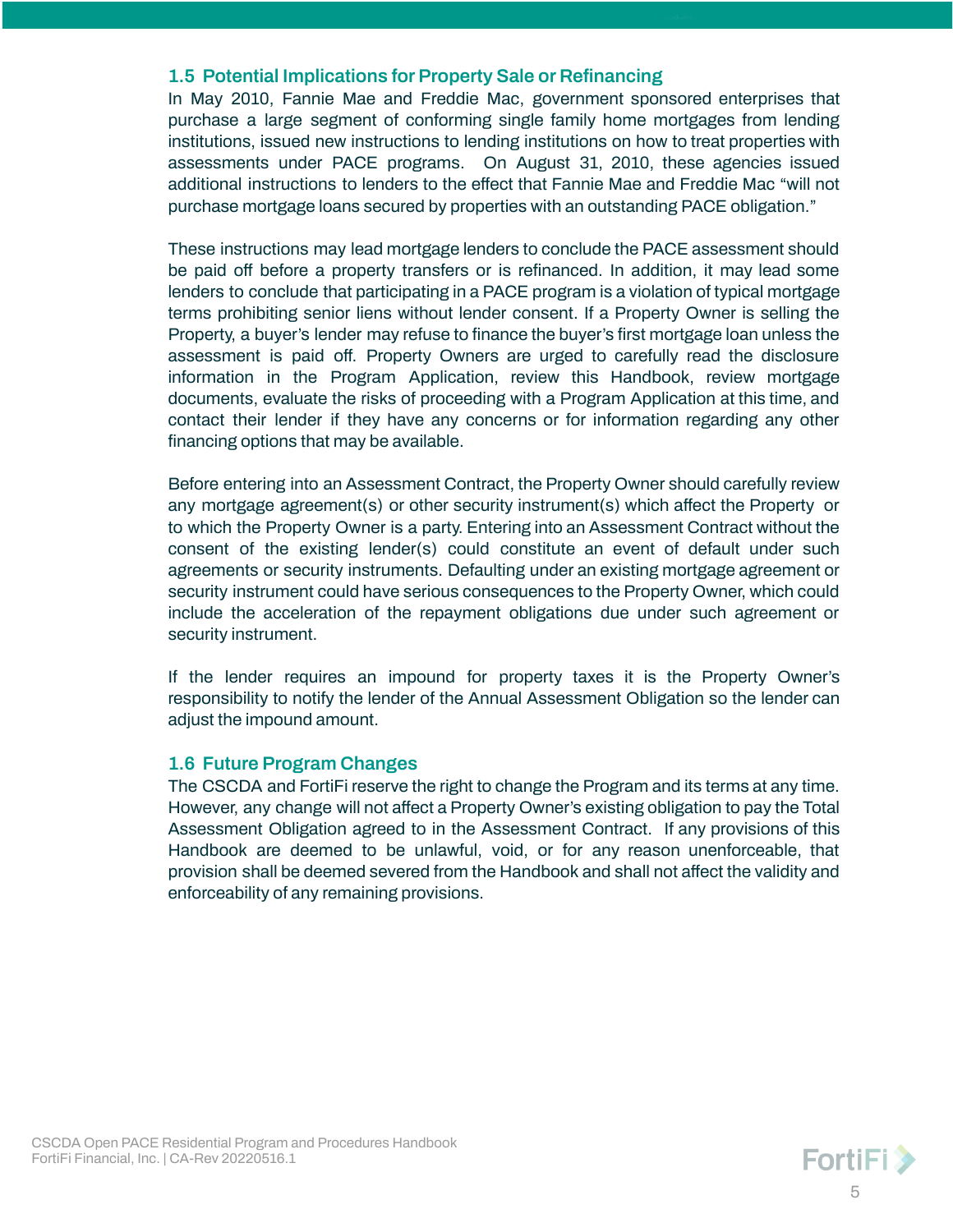# <span id="page-5-0"></span>**1.7 Program Contact Information**

| <b>FortiFi Financial, Inc:</b>         |                                                                                              |
|----------------------------------------|----------------------------------------------------------------------------------------------|
| <b>Toll-Free Phone: (855) 500-9505</b> |                                                                                              |
|                                        | Address: FortiFi Financial, Inc.<br>12770 High Bluff Drive, Suite 260<br>San Diego, CA 92130 |
|                                        | Website: www.fortifi.com                                                                     |
|                                        | <b>Customer Service: compliance</b> @fortifi.com                                             |
|                                        | <b>Department of Financial Protection and Innovation:</b>                                    |
|                                        |                                                                                              |
|                                        | Email: ask.dfpi@dfpi.ca.gov                                                                  |
|                                        | Website: www.dfpi.ca.gov                                                                     |

**Number:**

**Services Toll-Free**

#### <span id="page-5-1"></span>**Key Terms**

Below is a reference list of key terms associated with participation in the Program.

**Consumer (866) 275-2677**

Annual Assessment Obligation: annual amount added to the property tax bill, which is equal to Principal, Interest, and Estimated Administrative Expenses for one tax year.

Annual Financing Installment: the annual Principal and Interest paid for one tax year.

Application: Program application submitted to the CSCDA and FortiFi by the Property Owner in connection with a request for PACE financing. By submission of the Application, the Property Owner represents and warrants that the information set forth therein, including representations concerning the Property Owner and the Property, are true and correct as of the date made.

Assessed Value: value of a property that has been determined by the county tax assessor's office.

Assessment: also called Principal or Total Financed Amount. This is equal to the sum of the Project Amount and Upfront Costs. The Assessment, and each installment thereof and the interest and penalties, if any, thereon constitute a lien against the Property until fully repaid.

Assessment Contract: legal financing agreement between Property Owner(s) and the CSCDA.

Building Permit: formal approval of building plans by the designated government agency as meeting the requirements of prescribed codes. It is an authorization to proceed with the

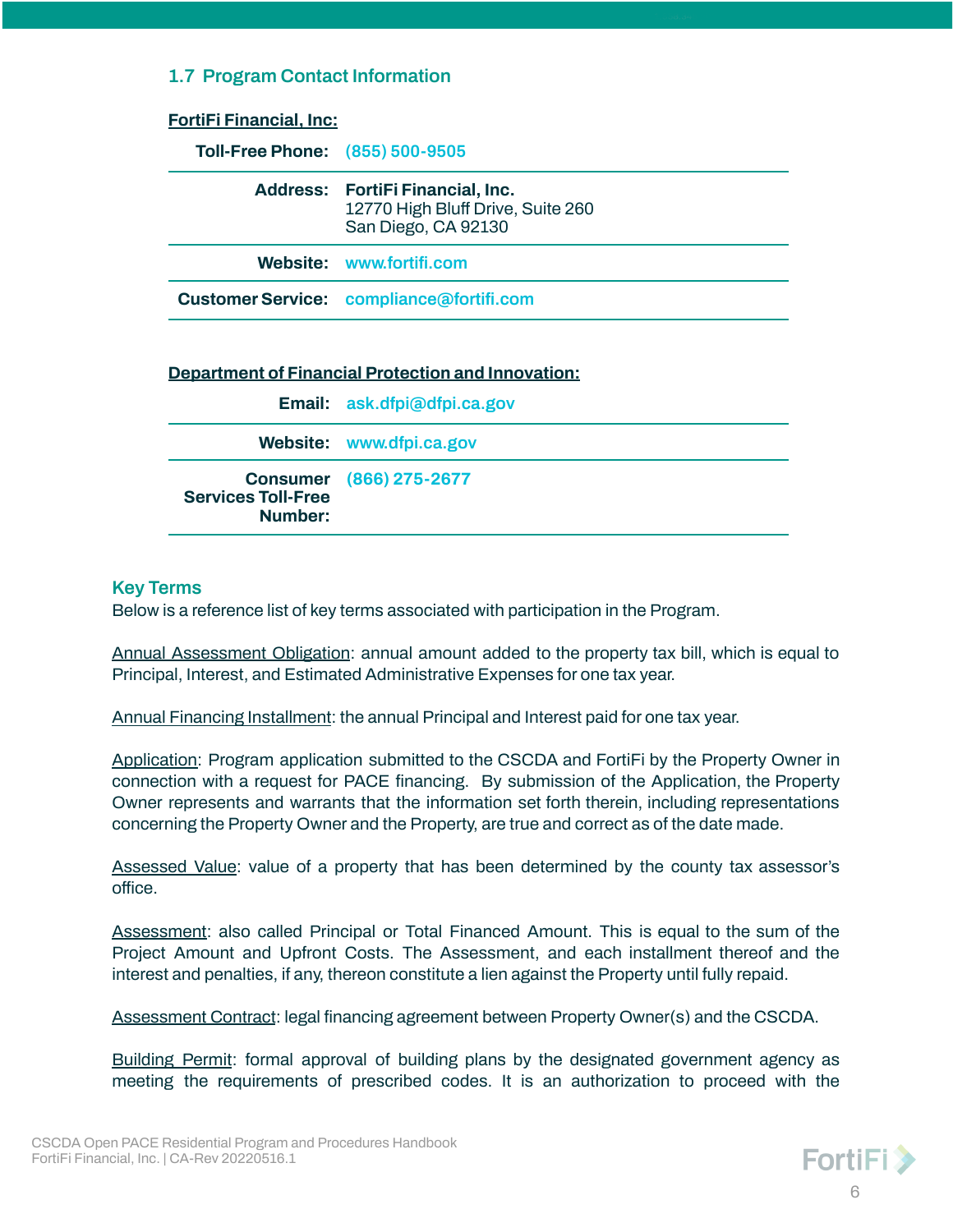construction or reconfiguration of a specific structure at a particular site, in accordance with the approved drawings and specifications.

California Alternative Energy and Advanced Transportation Financing Authority (CAEATFA): CAEATFA administers a program for the State that protects mortgage holders from losses they may incur due to a foreclosure event initiated by a PACE program for a delinquent PACE assessment.

California Statewide Communities Development Authority (CSCDA): a joint powers authority representing its California city and county members. The CSCDA established the CSCDA Open PACE Program for the benefit of its members to allow for the financing or refinancing through the levy of contractual assessments to encourage the installation of Eligible Improvements.

California State Licensing Board (CSLB): State entity that licenses and regulates all contractors.

Capitalized Interest: Interest on the financed amount for the period prior to the first tax year (or initial tax year) in which payment is made.

Completion Certificate: a document signed by the Property Owner and the Eligible Contractor certifying, among other things, that the Eligible Improvement(s) listed on the Completion Certificate have been installed and are complete to the Property Owner's satisfaction and instructing FortiFi to disburse the PACE financing proceeds to the Eligible Contractor.

Eligible Contractor: person or business entity that contracts with the Property Owner to install Eligible Improvements that has signed a Contractor Program Participation Agreement with the Program Administrator. The Eligible Contractor is selected by the Property Owner. **The Eligible Contractor is not the agent, contractor, employee, partner, joint venturer, or franchisee of FortiFi in any respect for any purpose whatsoever.** Upon the Property Owner's execution of the Completion Certificate and oral confirmation that the Project has been completed to the Property Owner's satisfaction, the PACE financing proceeds will be disbursed to the Eligible Contractor.

Eligible Improvements: PACE authorized improvements that may be financed through the Program. Eligible Improvements are listed in Appendix A.

Energy Audit: an evaluation of energy consumption in a home or business to determine ways in which energy can be conserved.

ENERGY STAR: U.S. Environmental Protection Agency (EPA) approved symbol for products that deliver cost-saving energy efficiency solutions that protect the climate while improving air quality and protecting public health.

Estimated Administrative Fee: annual fee to cover the applicable county's and the CSCDA's cost of collecting the Assessment on the property tax bill.

Expiration Date: date that all approved Eligible Improvements must be installed and completed in order for the locked interest rate on the Assessment Contract to remain unchanged (typically 180 days after the Assessment Contract Date, depending on the installed Eligible Improvement).

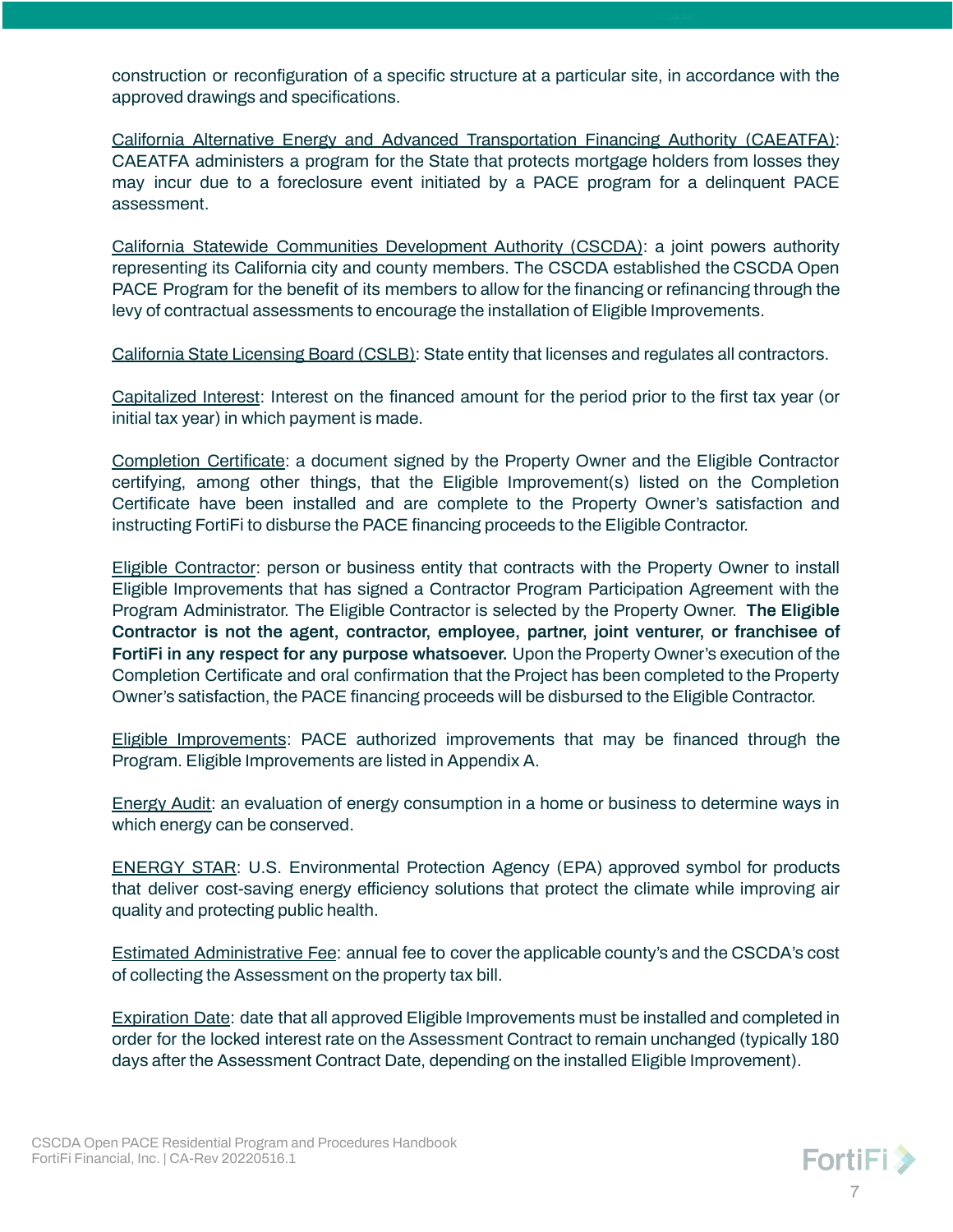Financing Documents: the Application, Completion Certificate, Financing Estimate and Disclosure, Assessment Contract and related documents that the Property Owner(s) executes to obtain PACE financing.

Financing Installment: Principal and Interest component of the Annual Assessment Obligation.

Funding Date: date for disbursement of payment to the Eligible Contractor.

Home Improvement Contract: Contract or agreement between the Property Owner(s) and Eligible Contractor pursuant to which the Eligible Contractor agrees to install Eligible Improvements on the Property and the Property Owner agrees to pay the referenced Project Amount, which will be financed by the PACE Assessment.

Interest Rate: rate applied to the financed amount. The interest is not compounded.

Lien Recording Fee: county fee charged for recording notice documents relating to the Assessment on the Property.

Participating Jurisdiction: area where Program financing is available as identified on FortiFi's website at **[www.FortiFi.com/communities](http://www.fortifi.com/communities)**.

Principal: also called Total Financed Amount or Assessment. This is equal to the sum of the Project Amount and Upfront Costs.

Program: CSCDA Open PACE Program.

Program Administrator: FortiFi Financial, Inc. (formerly known as Energy Efficient Equity (E3).

Program-Related Fees: one-time fees incurred at funding. Program-Related Fees include program administration, origination, program sponsor, bond counsel, and tax administration.

Project: installation of Eligible Improvements on the Property by an Eligible Contractor.

Project Amount: total amount requested by Property Owner to finance the installation of Eligible Improvements.

Property: real property where Eligible Improvements will be installed.

Property Owner: the record owner(s) of the fee title to the Property.

Property Value: value derived from an automated valuation model, the Assessed Value, or the appraised value.

Residential: depending on the jurisdiction, single family home with 4 or fewer residential units.

Recording Fee: fee paid to the county to record and process the Assessment.

Term: number of years to pay off the Assessment.

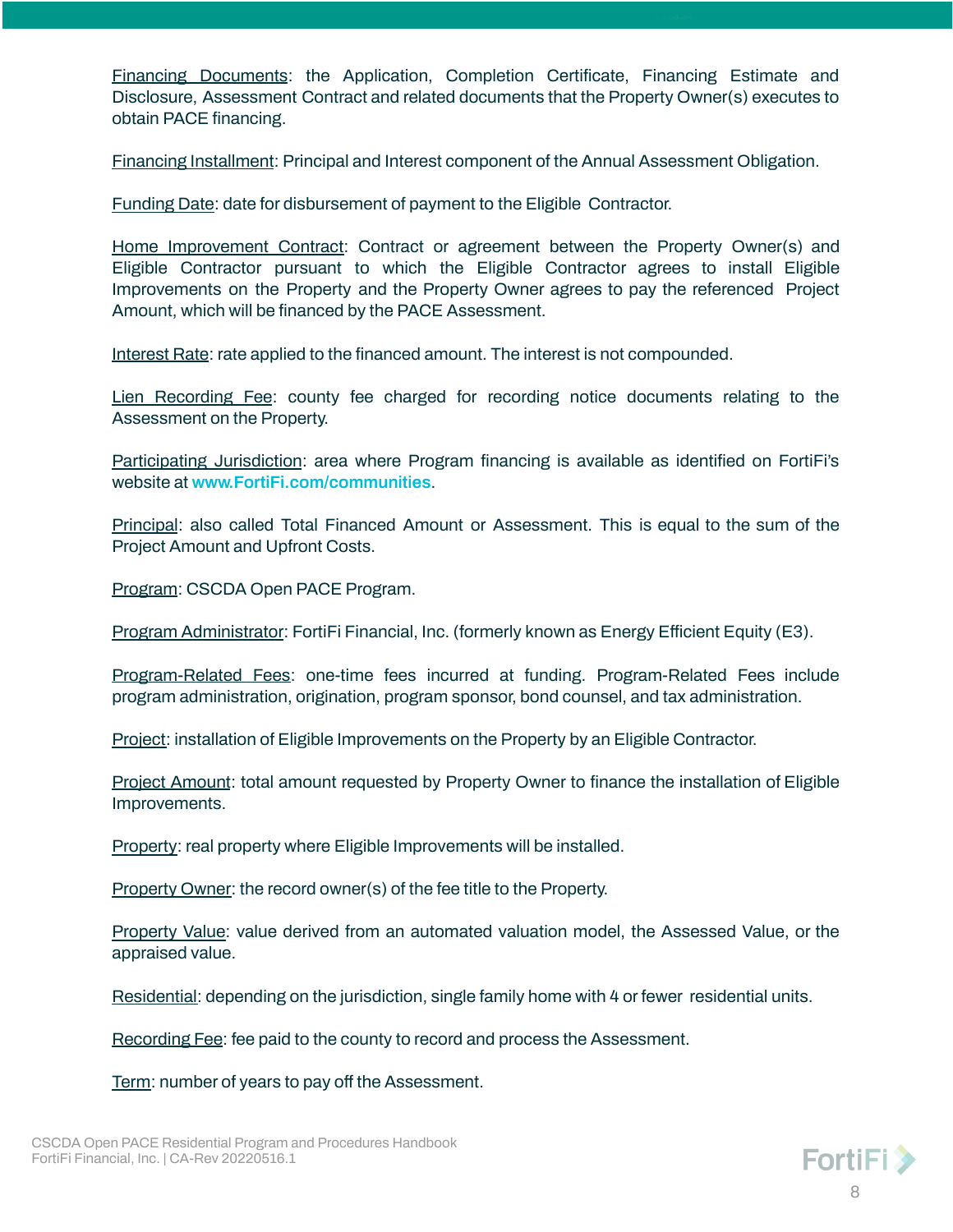Total Financed Amount: also called Principal or Assessment. This is equal to the sum of the Project Amount and Upfront Costs.

Total Assessment Obligation: total of Principal, Interest and Estimated Administrative Expenses over the Term.

Total Project Amount: amount to be disbursed to the Eligible Contractor for the costs of the Eligible Improvement(s) installed on the Property.

Upfront Costs: one-time fees incurred at funding. Upfront Costs include Program-Related Fees, Recording Fee and Capitalized Interest.

# <span id="page-8-0"></span>2. PROGRAM ELIGIBILITY REQUIREMENTS

Before submitting an Application to FortiFi, carefully review this section to determine whether the Property and the Property Owner(s) are eligible for Program financing. **The Eligibility requirements listed below are the minimum requirements and may vary depending on the jurisdiction.**

# <span id="page-8-1"></span>**2.1 Property Eligibility**

In determining whether a Property and an associated Eligible Improvement is eligible for PACE financing, FortiFi complies with all requirements of state law and all CSCDA Open PACE Program rules and consumer protection guidelines. FortiFi's Property eligibility criteria include the following:

| Criteria                     | <b>Requirements</b>                                                                                                                                                                                                                                                                                                                                                                                                                                                                           |
|------------------------------|-----------------------------------------------------------------------------------------------------------------------------------------------------------------------------------------------------------------------------------------------------------------------------------------------------------------------------------------------------------------------------------------------------------------------------------------------------------------------------------------------|
| <b>Residential Property</b>  | The following residential properties are approved in all<br>jurisdictions: (i) properties with 1-3 living units (may<br>include single family, condominium, townhome, PUD,<br>duplex, triplex, and 4-plex) and (ii) manufactured homes<br>that have supportive documentation showing they have<br>foundations or are permanently affixed and taxed as real<br>property as stated in CAEATFA's Regulations Section<br>10081 (b) (8). The Property must not be exempt from ad<br>valorem taxes. |
| Maximum/Minimum<br>Financing | The financing must be for less than 15% of the value of<br>the Property, up to the first seven hundred thousand<br>dollars (\$700,000) inclusive of the existing assessments,<br>and for less than 10% of the remaining value of the<br>Property above seven hundred thousand dollars<br>(\$700,000). The maximum residential Assessment<br>amount is \$200,000, the minimum<br>residential<br>Assessment amount is \$2,500.                                                                  |

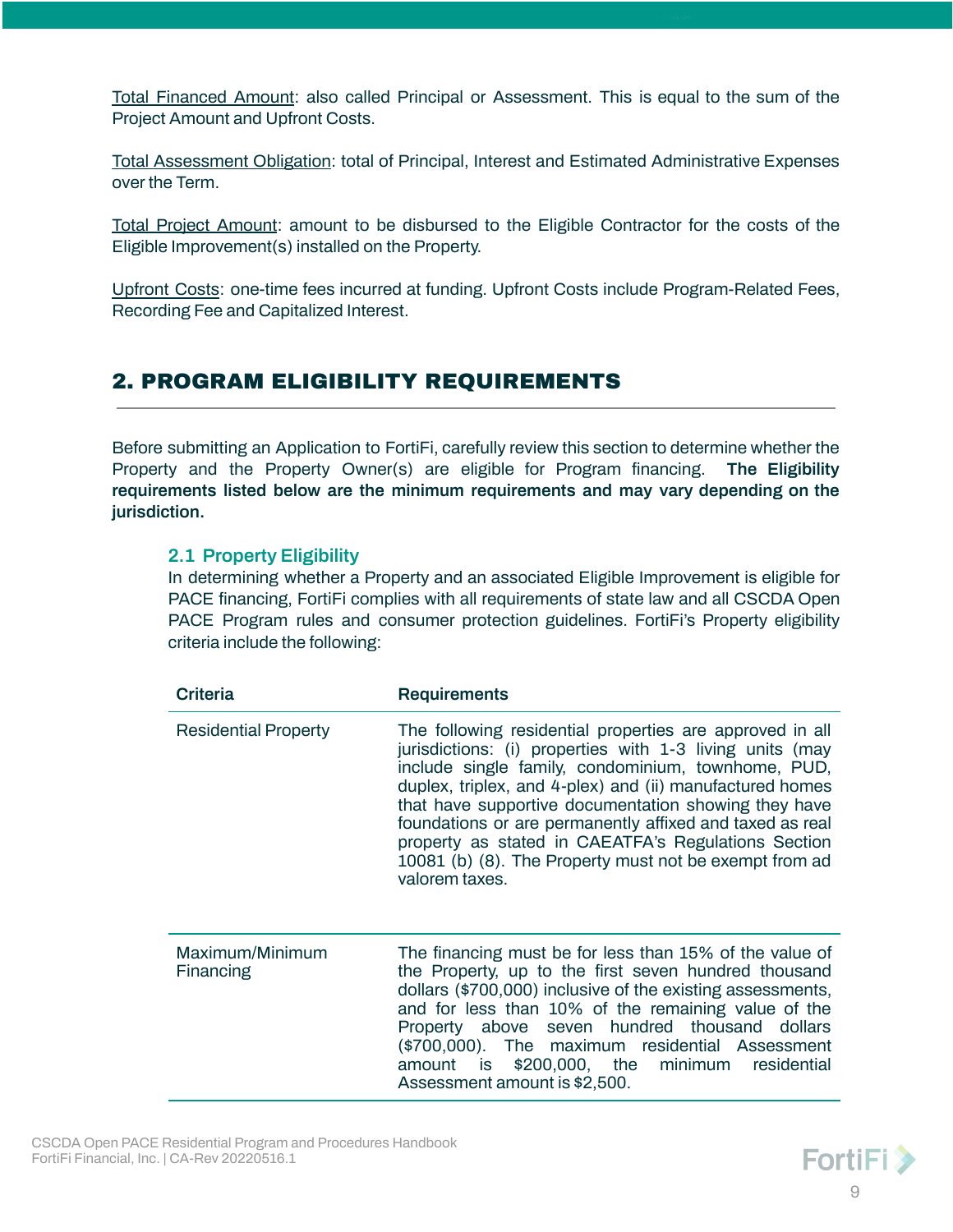| Debt and Equity                    | All debt secured by the Property may not exceed 90% of<br>the Property's fair market value ("FMV"), at the time the<br>Application is submitted. Property Owners shall have a<br>minimum of 10% equity in the Property prior to receiving<br>financing through the Program. The total of all debt<br>secured by the subject Property, the new PACE<br>Assessment and all involuntary liens as described herein<br>may not exceed 97% the Property value.                                                         |
|------------------------------------|------------------------------------------------------------------------------------------------------------------------------------------------------------------------------------------------------------------------------------------------------------------------------------------------------------------------------------------------------------------------------------------------------------------------------------------------------------------------------------------------------------------|
| <b>Mortgage History</b>            | The Property Owner must be current on all mortgage debt<br>on the Property and have no more than one late payment<br>during the six months immediately preceding the<br>Application date and the late payment may not exceed 30<br>days past due. The Property cannot be subject to a<br>reverse mortgage.                                                                                                                                                                                                       |
| <b>Participating Jurisdiction</b>  | Property must be located in and pay property taxes to a<br>Participating Jurisdiction, and if within the boundaries of a<br>city, the city must have adopted a resolution to participate<br>in the Program.                                                                                                                                                                                                                                                                                                      |
| <b>Property Taxes</b>              | The total amount of any annual property taxes and<br>assessments (including all PACE assessments) shall not<br>exceed five percent (5%) of the Property's FMV. All<br>property taxes for the Property that will be subject to the<br>Assessment must be current and FortiFi must ask the<br>Property Owner whether there has been no more than<br>one late payment of property taxes on the Property for the<br>previous three years or since the Property Owner<br>acquired the Property, whichever is shorter. |
| <b>Involuntary Liens; Defaults</b> | The Property must not have any involuntary liens with a<br>balance greater than \$1,000.00. The Property must not<br>have any notices of default currently recorded that have<br>not been rescinded.                                                                                                                                                                                                                                                                                                             |
| <b>Project Eligibility</b>         | The Eligible Improvements to be financed under the<br>Program must be a distributed generation renewable<br>energy source, an energy efficiency improvement, a water<br>improvement, a seismic<br>efficiency<br>strengthening<br>improvement or electric vehicle charging infrastructure<br>that is permanently affixed to residential real property. The<br>improvement may also be a wildfire safety improvement<br>permanently affixed to real where the additional<br>requirements of SB 465 are satisfied.  |
| Determination of Property<br>Value | The market value of the Property will be derived using an<br>automated valuation model provided by a third-party<br>vendor selected by FortiFi, the Assessed Value, or an<br>appraisal conducted within six months of the Application<br>date by a state licensed or state certified real estate<br>appraiser conducted in accordance with applicable laws<br>and regulations.                                                                                                                                   |

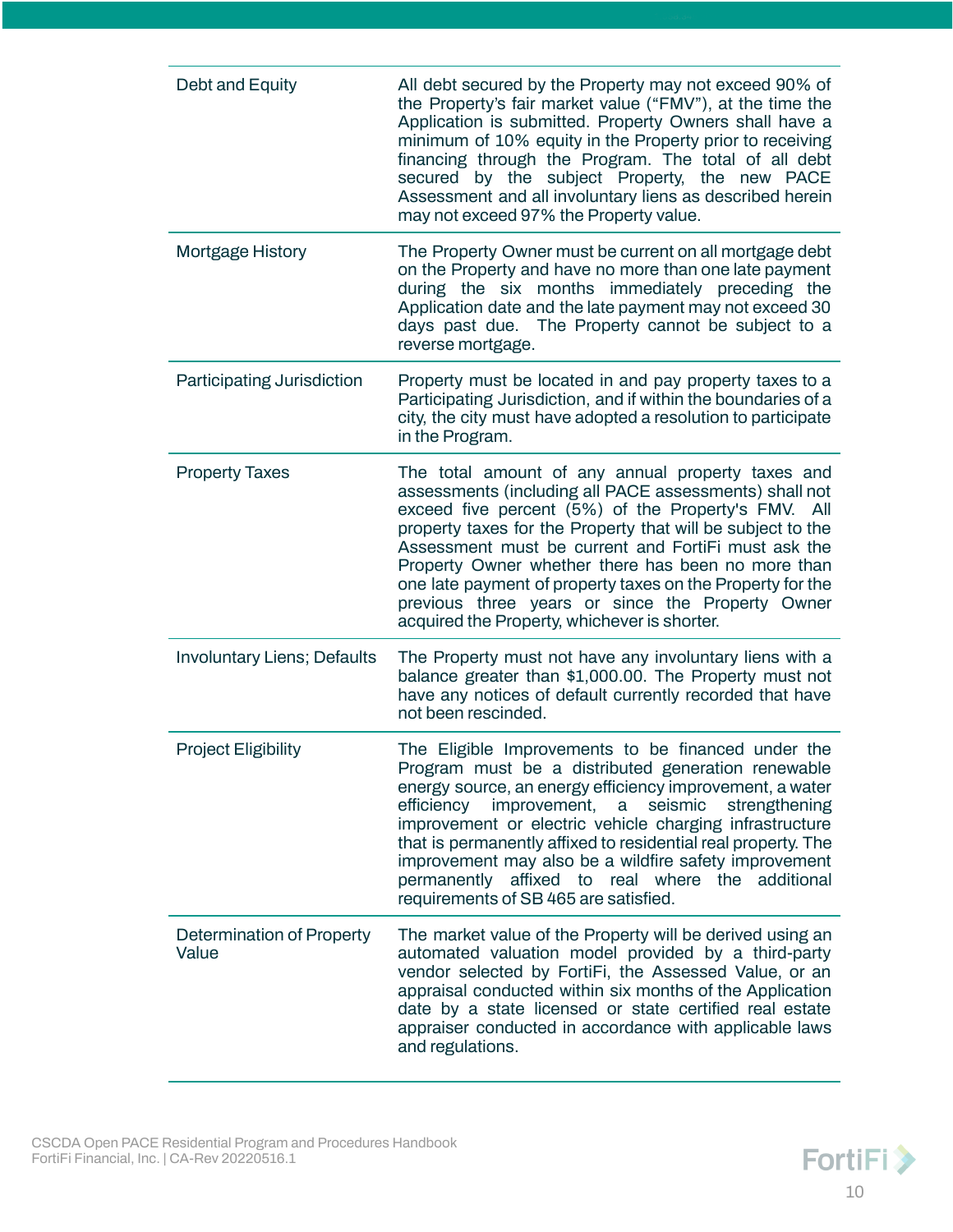| Number of PACE | Property Owners may apply for multiple PACE               |  |  |  |
|----------------|-----------------------------------------------------------|--|--|--|
| Assessments    | Assessments under the Program for the same Property or    |  |  |  |
|                | another Property, provided that the sum of all PACE       |  |  |  |
|                | Assessments for the particular Property meet all Program  |  |  |  |
|                | guidelines described herein, including but not limited to |  |  |  |
|                | maximum PACE Assessment amounts.                          |  |  |  |

# <span id="page-10-0"></span>**2.2 Property Owner Eligibility**

To be eligible for PACE financing, Property Owners must meet the following criteria:

| <b>Criteria</b>                                     | <b>Requirements</b>                                                                                                                                                                                                                                                                                                                                                                                                                                                                                            |
|-----------------------------------------------------|----------------------------------------------------------------------------------------------------------------------------------------------------------------------------------------------------------------------------------------------------------------------------------------------------------------------------------------------------------------------------------------------------------------------------------------------------------------------------------------------------------------|
| <b>Owner of Record</b>                              | Applicant(s) must be the owner(s) of record according to<br>the Property's title records recorded with the Participating<br>Jurisdiction.                                                                                                                                                                                                                                                                                                                                                                      |
| Properties Held in Trusts<br>and Corporate Entities | If the Property is held in a trust or owned by a legal entity<br>such as a corporation or LLC, the Property may be eligible<br>for Program participation provided that the applicant(s)<br>provide documentation from the legal entity granting the<br>applicant(s) the authority to enter into an Assessment<br>Contract.                                                                                                                                                                                     |
| Ability to Pay                                      | Property Owners must demonstrate a reasonable ability<br>to pay the Annual Assessment Obligation based on the<br>Property Owners' income, assets and current debt<br>obligations. Property Owners attest to true and accurate<br>ability to pay information by signing the Application and<br>Disclosures.                                                                                                                                                                                                     |
| <b>Bankruptcy</b>                                   | The Property Owner cannot have been a party to any<br>bankruptcy proceedings within the prior four years, except<br>that the Property Owner may have been party to a<br>bankruptcy proceeding that was discharged or dismissed<br>between two and four years before the Application date<br>and the Property Owner has had no payments more than<br>30 days past due on any mortgage debt or non mortgage<br>debt, excluding medical debt, during the 12 months<br>immediately preceding the Application date. |

# <span id="page-10-1"></span>**2.3 Product Eligibility**

The Program offers a way for Property Owners to finance the installation of solar, energy efficiency, water efficiency, seismic strengthening, electric vehicle charging infrastructure, and wildfire hardening products that will be permanently affixed to property. The PACE Assessment Contract can be used to cover the Project costs of products, materials, professional installation, analysis, design, drafting, engineering, permitting, inspections and fees. PACE financing is not available for labor or material charges that are not directly related to the installation of Eligible Improvements. FortiFi may update the product eligibility guidelines and the list of Eligible Improvements from time to time. **The Property**

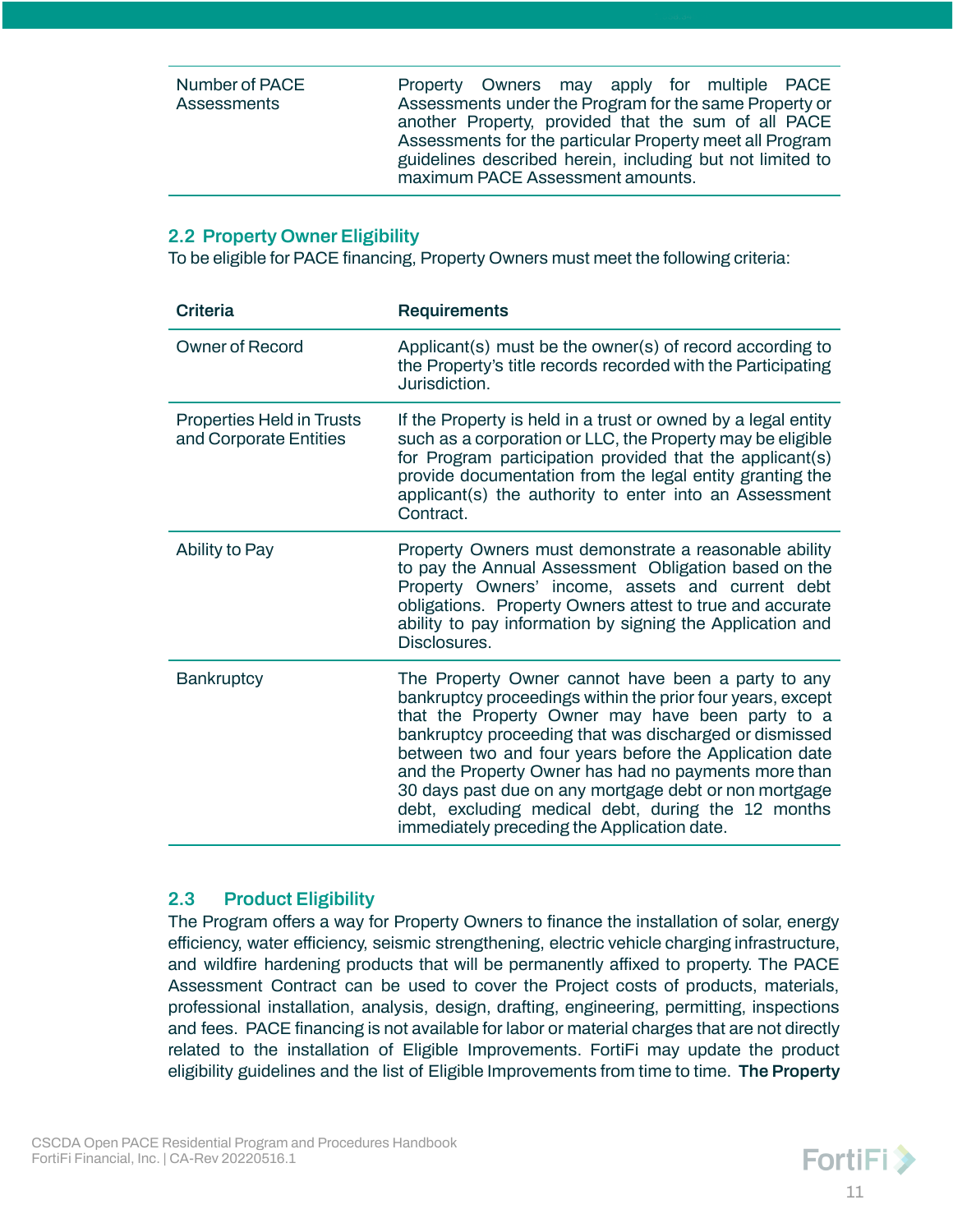# **Owner is strongly encouraged to get multiple bids to determine an appropriate range of costs forthe Project**.

To be eligible the Project must meet the following criteria:

| <b>Criteria</b>                                    | <b>Requirements</b>                                                                                                                                                                                                                                                                                                                                                                                                                                                                                                                                                                            |
|----------------------------------------------------|------------------------------------------------------------------------------------------------------------------------------------------------------------------------------------------------------------------------------------------------------------------------------------------------------------------------------------------------------------------------------------------------------------------------------------------------------------------------------------------------------------------------------------------------------------------------------------------------|
| Eligible Improvements                              | Eligible Improvements must be approved by FortiFi, and<br>meet minimum energy production, energy efficiency,<br>conservation,<br>efficiency,<br>water<br>seismic<br>water<br>strengthening, fire hardening and/or other requirements.<br>Product guidelines and eligibility criteria are attached as<br><b>Exhibit A and</b><br>available on FortiFi's website at<br>www.fortifi.com.                                                                                                                                                                                                          |
| <b>New Products</b>                                | Property Owners who would like to install a product that is<br>not on the Eligible Product List can fill out and submit a<br>New Product Application Form. This form is typically filled<br>out by the Eligible Contractor. FortiFi will review the new<br>product request and determine if the product meets<br>necessary energy efficiency performance attributes. A<br>decision will be made by and at the sole discretion of the<br>CSCDA to add the new product to the Eligible<br>Improvements and Useful Life Schedule.                                                                 |
| <b>No Used Products</b>                            | All products and materials must be new. Used,<br>refurbished or remanufactured products are not eligible<br>for PACE financing.                                                                                                                                                                                                                                                                                                                                                                                                                                                                |
| <b>Permanently Affixed</b>                         | Eligible products must be permanently affixed to the<br>subject Property.                                                                                                                                                                                                                                                                                                                                                                                                                                                                                                                      |
| <b>Useful Life</b>                                 | The Term of the Assessment Contract may not exceed<br>the estimated useful life of the product to which the<br>portion of funds disbursed<br>under<br>the<br>greatest<br>Assessment Contract is attributable.                                                                                                                                                                                                                                                                                                                                                                                  |
| Installation                                       | A licensed Eligible Contractor that is approved by FortiFi<br>must complete all installations. No self-installations are<br>permitted. Installation costs may include, but are not<br>limited to, energy/water audit costs, appraisals, labor,<br>design, drafting, engineering, permit fees, and inspection<br>charges.                                                                                                                                                                                                                                                                       |
| Emergency or Immediate<br><b>Necessity Product</b> | In the case of an emergency or immediate necessity to<br>finance an eligible heating, ventilation, air conditioning<br>(HVAC) system, boiler or other system whose primary<br>function is temperature regulation, income verification<br>may waived if automated verification is not available, and<br>the following conditions have been met: 1) automated<br>verification of income is attempted; 2) FortiFi asks the<br>Property Owner open-ended questions during the oral<br>confirmation of key terms call to identify income and<br>sources of income; 3) the Property Owner executes a |

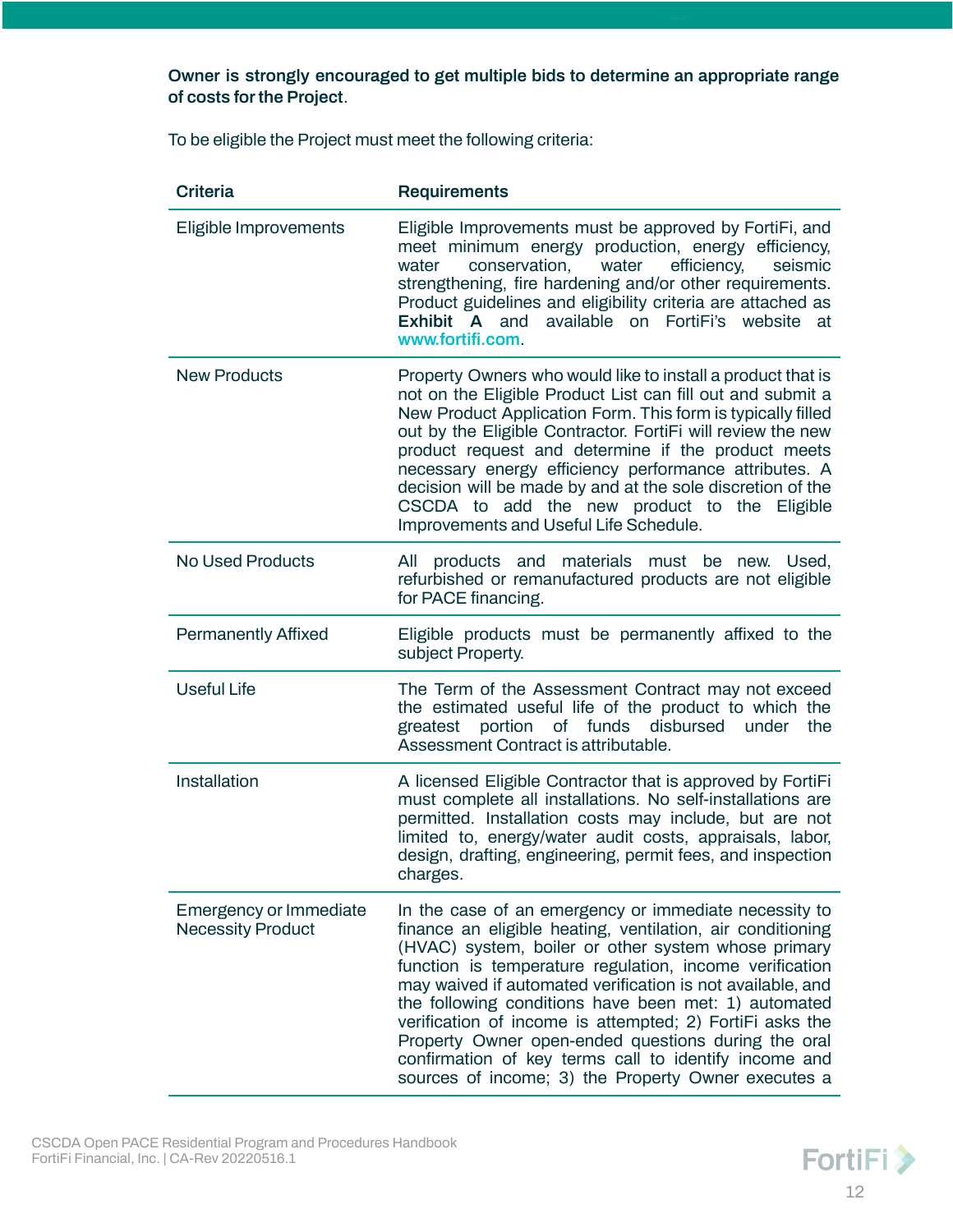waiver of their Right to Cancel, and 4) the amount of the Assessment Contract does not exceed \$15,000 or a monthly equivalent payment of \$125.

# <span id="page-12-0"></span>**2.4 Contractor Eligibility**

Only Eligible Contractors that have enrolled with FortiFi may complete Projects financed by the Program.

**PROPERTY OWNERS ARE SOLELY RESPONSIBLE FOR SELECTING AN ELIGIBLE CONTRACTOR. PROPERTY OWNERS ENTER INTO A HOME IMPROVEMENT CONTRACT FOR ELIGIBLE IMPROVEMENTS AT THEIR SOLE DISCRETION. FORTIFI DOES NOT SELECT THE ELIGIBLE CONTRACTOR AND IS NOT A PARTY TO THE HOME IMPROVEMENT CONTRACT.**

#### **ELIGIBLE CONTRACTORS ARE NOT THE AGENTS OF FORTIFI OR THE CSCDA.**

**FORTIFI, THE CSCDA AND THEIR OFFICERS, EMPLOYEES, AGENTS AND ASSIGNS DO NOT ENDORSE OR RECOMMEND ELIGIBLE CONTRACTORS WHO INSTALL ELIGIBLE IMPROVEMENTS, NOR DO THEY GUARANTEE, WARRANTY OR IN ANY WAY ENSURE THE COMPLETION, INSTALLATION, DESIGN, ECONOMIC VALUE, ENERGY SAVINGS, SAFETY, DURABILITY OR RELIABILITY OF THE ELIGIBLE IMPROVEMENTS BYTHE ELIGIBLE CONTRACTORS.**

In addition to meeting FortiFi's Application requirements, a contractor must meet the following minimum criteria to apply to enroll to as an Eligible Contractor:

**Criteria Requirements** Active CSLB License Contractor must have a license in good standing with the Contractors State License Board ("CSLB"). FortiFi will verify the Contractor's license is active at the time the Contractor submits an application for enrollment as an Eligible Contractor. Contractor must maintain all licenses, registrations and bonds required by applicable law, including but not limited to the California Business & Professions Code and all applicable CSLB requirements. Insured and Bonded Contractor must have general liability and worker's compensation insurance and carry a bond in the amount required by the CSLB. Customer Review Must have favorable consumer reviews, e.g., an average of 3+ stars on Yelp or similar site. Based on reviews and other information, Contractor must not have: a clear pattern of customer complaints regarding dishonesty,

*Approval or denial of enrollment as an Eligible Contractor is at the sole discretion of the FortiFi.*

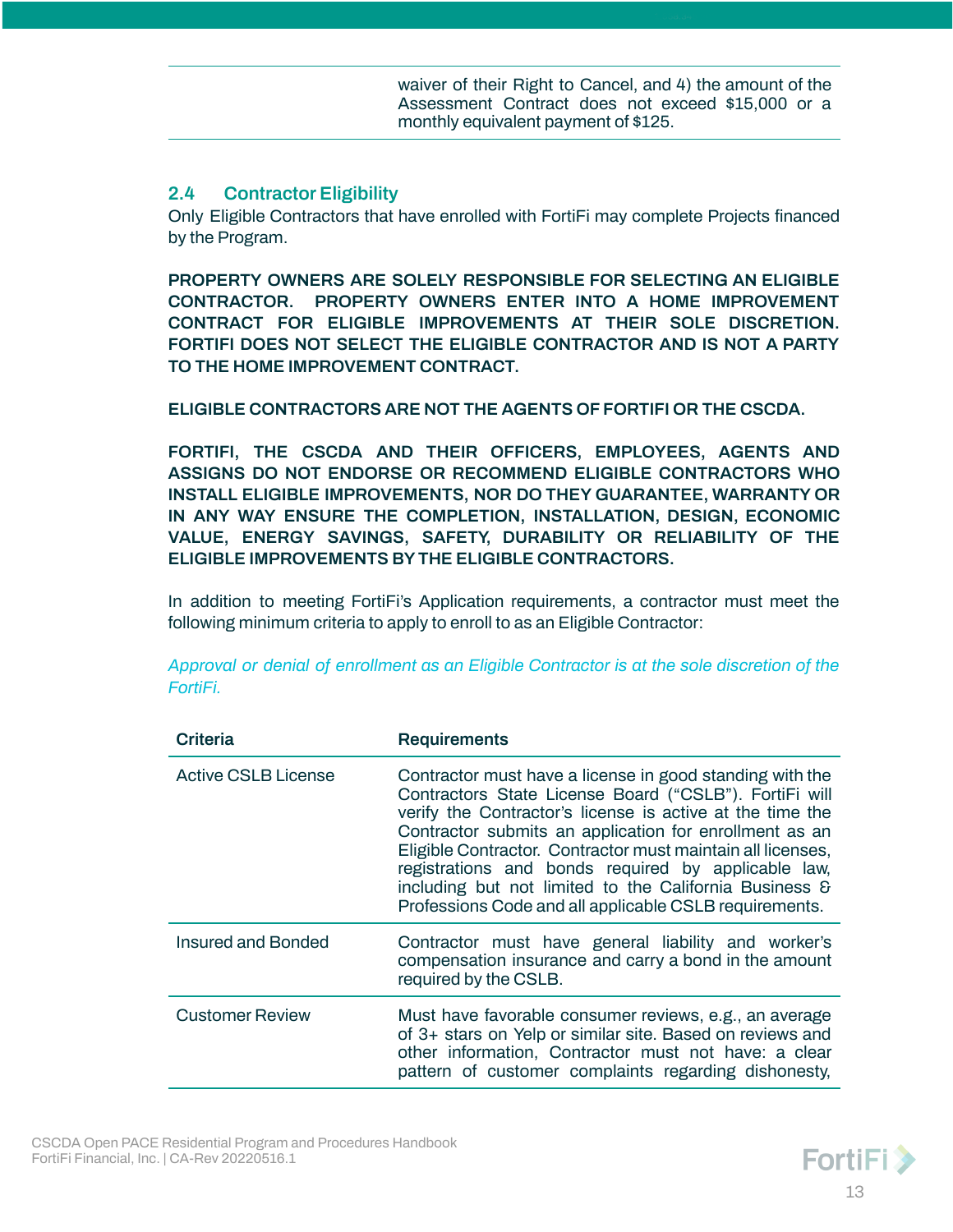|                             | misrepresentations or omissions; a high likelihood of<br>soliciting assessment contracts in a manner that does not<br>comply with applicable law; or a clear pattern of failing to<br>timely receive and respond to property owner complaints. |
|-----------------------------|------------------------------------------------------------------------------------------------------------------------------------------------------------------------------------------------------------------------------------------------|
| <b>Contractor Agreement</b> | All Contractors must execute FortiFi's Contractor<br>Program Participation Agreement.                                                                                                                                                          |

# <span id="page-13-0"></span>3. FINANCIAL TERMS

#### <span id="page-13-1"></span>**3.1 PACE Assessment Costs**

Below are the costs and fees associated with Program financing. Costs and fees associated with a specific Project will be set forth in the Financing Estimate and Disclosure and the Assessment Contract. If the Project is not completed by the Expiration Date indicated on the Financing Documents, FortiFi reserves the right to require the Property Owner to enter into a new Assessment Contract for Program financing which may have different interest rates and costs.

#### Interest Rate

The Interest Rate for an Assessment is set at the time the Financing Documents are issued. The Interest Rate for an Assessment is set at the sole discretion of FortiFi. The Interest Rate will remain fixed for the entire term of the PACE Assessment.

Application Fee There are no costs to apply for the Program.

#### Bond Related Costs

A deposit for debt servicing related to the cost of issuing the bonds.

#### Lien Recording Fee

The fee paid to the Property Owner's County to record and process the Assessment.

#### Capitalized Interest

The amount of interest that is added to the Assessment amount for the period prior to the first tax year in which payment is made. Capitalized Interest accrues between the date the Property Owner executes the Completion Certificate and September 2 of the tax roll enrollment year.

#### Annual Administrative Fees

An annual fee for ongoing administrative expenses incurred in connection with the administration and management of the Program.

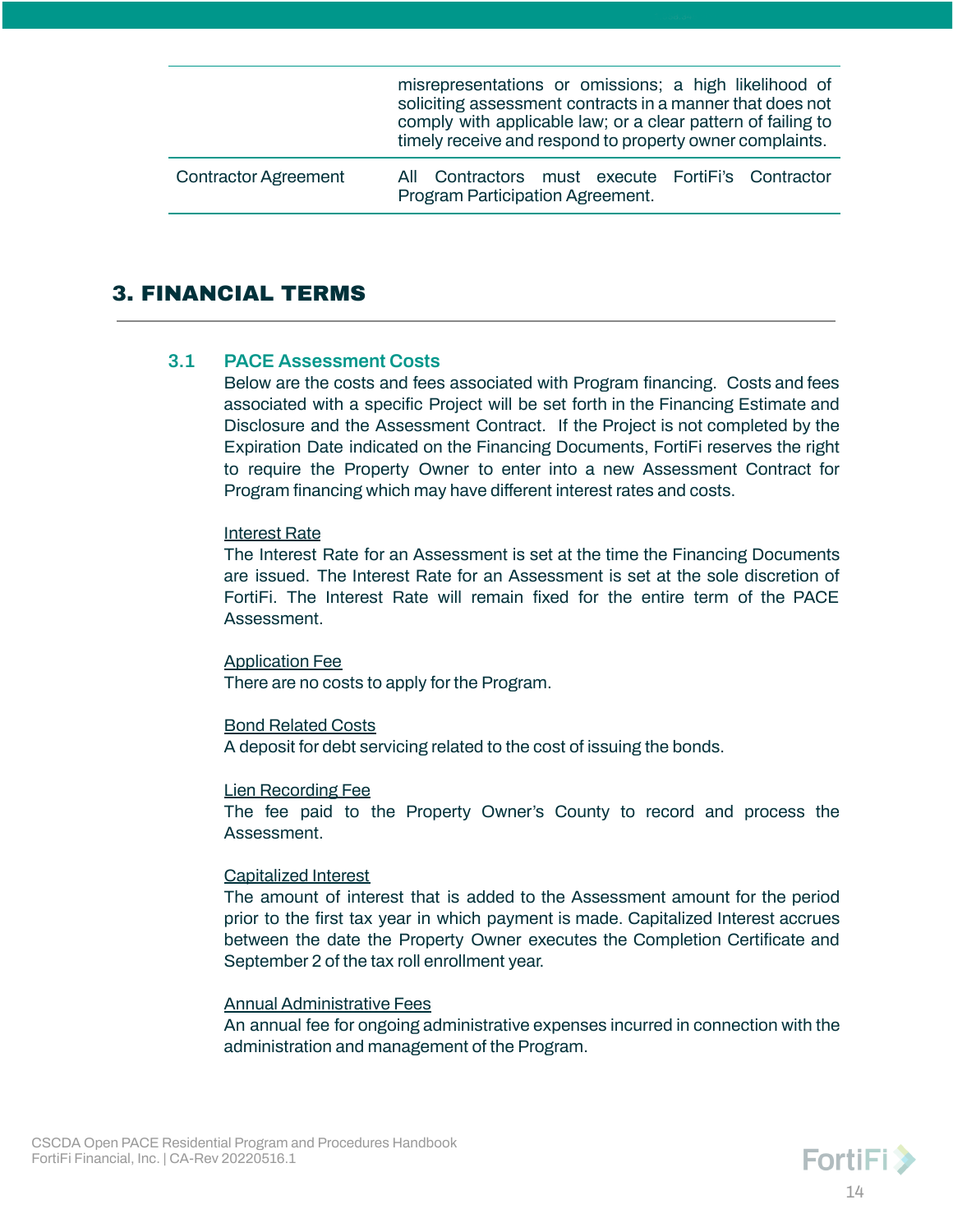#### <span id="page-14-0"></span>**3.2 Annual Repayment**

Property Owners repay the Principal, Interest and Annual Administrative Fees over the financing term as agreed to and specified in the Assessment Contract, any Addendum, and Notice of Assessment. The Assessment will be billed and paid as a line item on the Property Owner's property tax bill. The payment schedule will be included in the Assessment Contract and Notice of Assessment.

#### <span id="page-14-1"></span>**3.3 Prepayment**

The PACE Assessment may be prepaid in full or in part at any time with a minimum partial prepayment of \$2,500. FortiFi does not charge the Property Owner a prepayment fee. Property Owner's may be charged an optional fee to obtain an Assessment payoff quote.

# <span id="page-14-2"></span>4. PROGRAM PROCESS

This section describes the Program application and funding process for Residential Property Owners and Eligible Contractors.

#### <span id="page-14-3"></span>**4.1 Scope of Project**

The Property Owner selects the Eligible Improvements to finance through the Program. The Property Owner selects the Eligible Contractor to install the Eligible Improvements. The Eligible Contractor must submit a Home Improvement Contract executed by the Property Owner and the Eligible Contractor which delineates the Eligible Products(s), quantity and cost for which the Property Owner is applying for PACE financing.

# <span id="page-14-4"></span>**4.2 Application Submission**

Property Owners must submit an Application, Consent to Electronic Signatures, and make certain Disclosures to apply for PACE financing. Submission of an Application does not guarantee that the Property Owner will be approved for financing. The Eligible Contractor should not begin installation of the Project prior to receiving a Notice to Proceed from FortiFi. As part of the Application, the Property Owner will authorize and permit FortiFi to obtain a credit report for each Property Owner and other consumer reports necessary to verify bankruptcy status and Property debt, obtain Property valuation, verify Property Owner declarations regarding title to the Property and current and historical Property tax status, verify income and employment status, and other records necessary to verify information in the Application or confirm eligibility for the Program.

Any misrepresentation made in the Application, the Home Improvement Contract or any other document at any time may cause the Property Owner and/or Eligible Contractor to be terminated from the Program, the Application to be denied, FortiFi to decline to finance the Eligible Improvements as ineligible and/or initiation of legal action to recover fraudulently obtained funds.

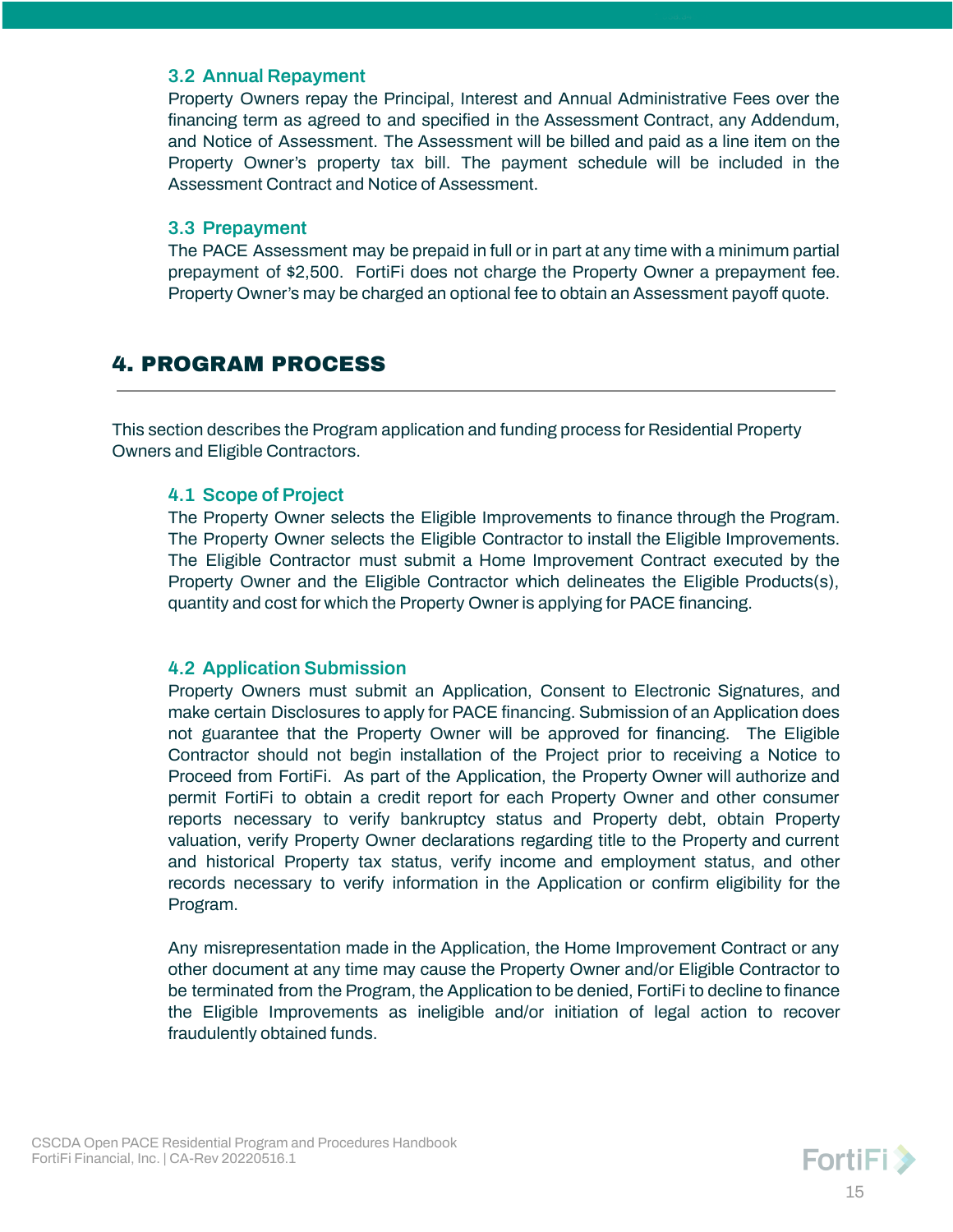When an Application is submitted, the following reports are obtained (after obtaining authorization from the Property Owner) and reviewed to determine Property eligibility for PACE financing per the criteria above:

| <b>Required Documents</b>             | <b>Description</b>                                                                                                                                                                                                                                                                                                                                            |
|---------------------------------------|---------------------------------------------------------------------------------------------------------------------------------------------------------------------------------------------------------------------------------------------------------------------------------------------------------------------------------------------------------------|
| <b>Credit Report</b>                  | A report provided by Experian, TransUnion or Equifax<br>containing detailed information on an applicant's credit<br>history, including identifying information, credit accounts<br>and loans, bankruptcies, late payments, and recent<br>inquiries.                                                                                                           |
| <b>Property Profile Report</b>        | The Property Profile Report is a comprehensive report<br>that summarizes all the information related to the<br>property, including owner, legal description, location,<br>assessment and tax, property characteristics, market sale<br>and sale history, listing data, mortgage history, foreclosure<br>history, owner transfer, and other features.          |
| <b>Lien Report</b>                    | The Lien Report shows if the subject property has any of<br>the following involuntary Liens with a balance greater than<br>one thousand dollars: Federal Income Tax, State Income<br>Tax or a Judgment.                                                                                                                                                       |
| <b>Automated Value Model</b><br>(AVM) | The fair market value is provided from a third-party vendor<br>and utilizes at least three AVM's for each Property. The<br>estimated value for each model shall be the average<br>between the high and low values, if a range is provided.<br>The estimated value with the highest confidence score for<br>a Property will be utilized as the Property value. |
| Government Issued<br>Identification   | A government issued identification card or document is<br>required for all Property Owners of record.                                                                                                                                                                                                                                                         |
| Tax ID                                | A tax identification number provided by each participating<br>member jurisdiction authorizing the CSCDA to levy<br>Assessments and receive remittances from property tax<br>collections.                                                                                                                                                                      |

If the information needed to determine an application's eligibility for financing is not found in the Required Documents, the following supplemental documents may be requested:

| <b>Supplemental Documents Description</b>        |                                                                                                                                              |
|--------------------------------------------------|----------------------------------------------------------------------------------------------------------------------------------------------|
| <b>Mortgage Statements</b>                       | If the mortgage does not automatically populate on the<br>Property Owner's credit report, a current mortgage<br>statement will be requested. |
| <b>Entity Organizational</b><br><b>Documents</b> | Trust documents, LLC or Corporations documents will be<br>requested if the Property is held in a corporate entity.                           |

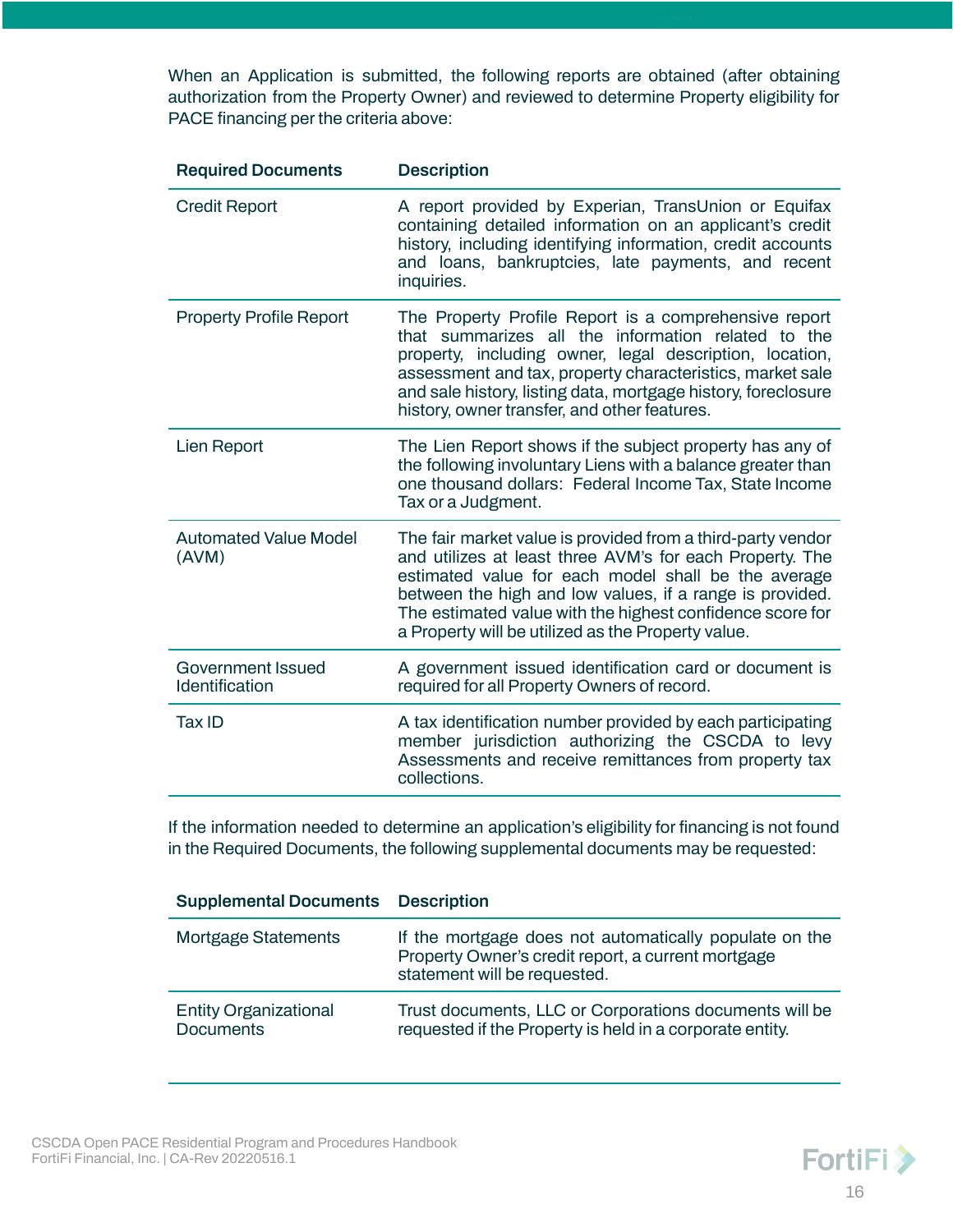| <b>Settlement Statements</b><br>application approval date. | Appraisal and/or | A third-party appraisal by a licensed appraiser indicating<br>the FMV for the Property as of the appraisal date. This<br>report must be dated no more than 6 months prior to the |
|------------------------------------------------------------|------------------|----------------------------------------------------------------------------------------------------------------------------------------------------------------------------------|
|------------------------------------------------------------|------------------|----------------------------------------------------------------------------------------------------------------------------------------------------------------------------------|

Prior to executing an Assessment Contract, FortiFi makes a reasonable good faith determination that the Property Owner has a reasonable ability to pay the Annual Assessment Obligation for the PACE Assessment based on the Property Owner's income, assets, and current debt obligations. Eligible Contractors may not begin work under a Home Improvement Contract that is financed by an Assessment Contract until FortiFi's ability to pay determination has been made.

FortiFi will determine and consider the current or reasonably expected income or assets of the Property Owner to determine a Property Owner's ability to pay the Annual Assessment Obligation using information submitted by the Property Owner in the Application and confirmation of key terms call and reasonably reliable third-party records of the Property Owner's income or assets.

In calculating the reasonable ability of the Property Owner to pay the Annual Assessment Obligation, FortiFi determines whether the Property Owner's income is sufficient to meet:

- 1. The PACE Assessment payment, including all interest and fees.
- 2. Any mortgage payments.
- 3. Existing debts and obligations.
- 4. Sufficient residual income to meet basic household living expenses.

FortiFi may waive the income or asset verification requirement where the Application is for PACE funding to finance a heating, ventilation, and air conditioning (HVAC) system, boiler, or other system whose primary function is temperature regulation in the event of an emergency or immediate necessity, only under the terms and conditions set forth in California Financial Code §22687(e).

# <span id="page-16-0"></span>**4.3 Application Results**

FortiFi will review the Application and issue a notification of status via email to the Property Owner as defined below.

#### Under Review

An Application will be considered "under review" if FortiFi must verify certain information in the Application before a determination can be made. FortiFi will review third-party information to make the determination. No action is required by the Property Owner or the Eligible Contractor. The Property Owner may be approved, conditionally approved or declined once the information is received.

#### Conditionally Approved

An Application will be "conditionally approved" if all the submitted information meets the initial underwriting eligibility requirements but is incomplete with respect to information regarding the Property or Property Owner(s). It is within FortiFi's discretion to request specific types of additional documentation depending on the issues related to the

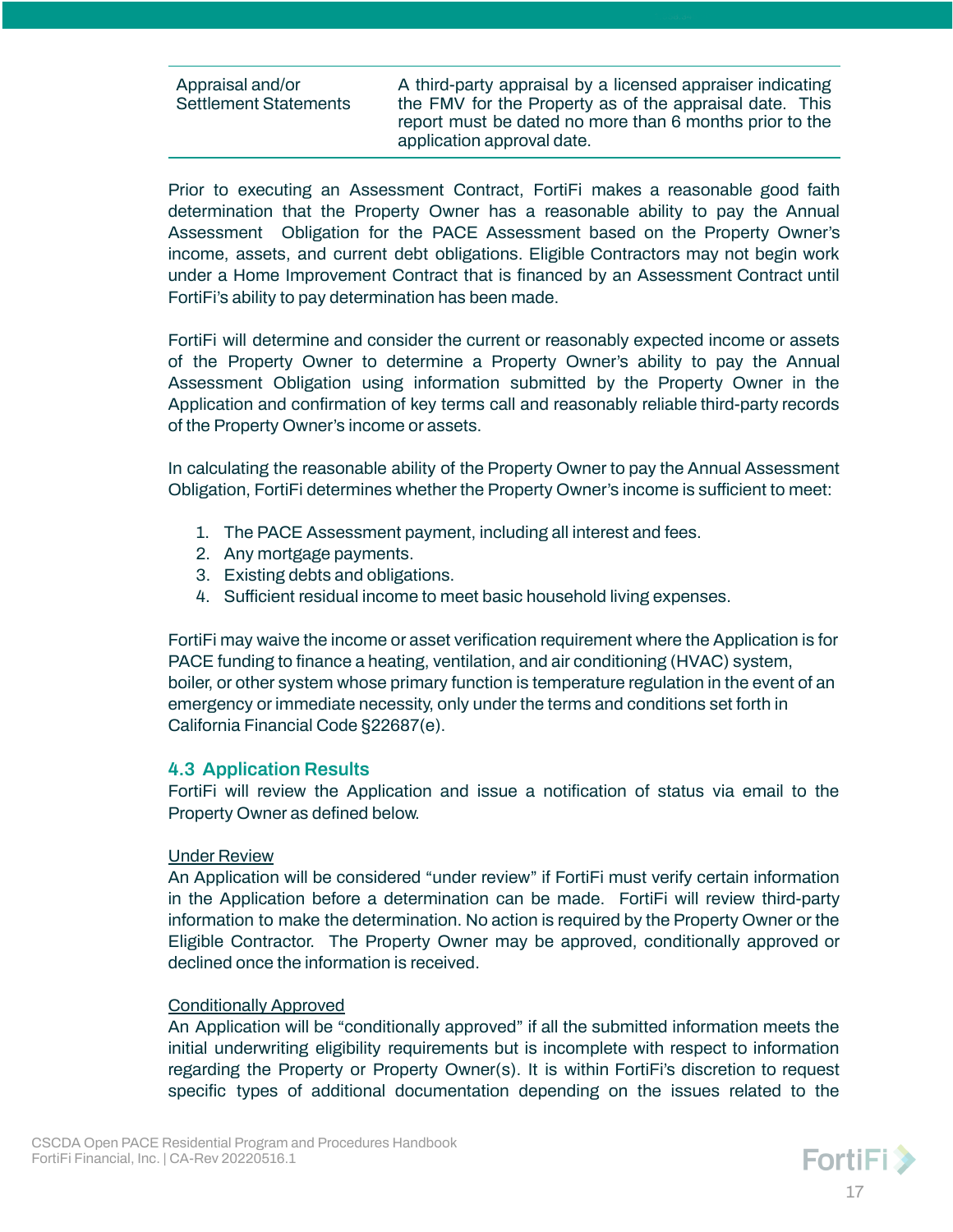Application. Once FortiFi is satisfied that sufficient information has been obtained, verified and meets the eligibility requirements, an Application can be approved.

#### **Approved**

An Application will be "approved" if FortiFi has verified all of the items listed in the Eligibility Requirements for the Property and Property Owner(s). An "approved" applicant must comply with all Program requirements during the process or will not be approved for funding at a later date. Approvals are subject to expiration to be determined by FortiFi at the time of approval.

#### Declined

An application will be "declined" if FortiFi determines the Property Owner or the Property do not meet the eligibility requirements. If the Property Owner believes there has been an error in declining the Application, he or she may contact FortiFi to discuss the perceived error.

#### <span id="page-17-0"></span>**4.4 Financing Documents**

Once the Application is conditionally approved, FortiFi will email a "read only" version of the Financing Estimate and Disclosure, Notice of Right to Cancel and Assessment Contract to the Property Owner for review.

# <span id="page-17-1"></span>**4.5 Oral Confirmation of Terms Call**

After the "read only" Assessment Contract, Financing Estimate and Disclosure and Notice of Right to Cancel are emailed to the Property Owner(s), FortiFi will conduct a recorded oral confirmation of terms telephone call with a Property Owner. During this call, among other legal requirements, FortiFi will confirm that at least one Property Owner has a copy of the Assessment Contract, Financing Estimate and Disclosure and Right to Cancel, and has had the opportunity to review these documents. During this call, FortiFi will explain the key terms, including total estimated annual costs the Property Owner will have to pay, that the Assessment will be paid through the Property Owner's property tax bill, that the Property will be subject to a lien during the term of the Assessment Contract that is recorded against the Property, that the obligations under the Assessment Contract may be required to be paid in full before the Property Owner sells or refinances the Property, that the Property Owner has a three or five business day right to cancel the Assessment Contract depending on the age of all Property Owners, and asks the Property Owner whether the Property has received or is seeking additional PACE assessments and whether the Property Owner has disclosed all other PACE assessments or special taxes that are or are about to be placed on the Property.

After completion of the recorded oral confirmation of terms call, FortiFi will email an executable version of the Assessment Contract, Financing Estimate and Disclosure and Notice of Right to Cancel to the Property Owner(s) for electronic signature.

# <span id="page-17-2"></span>**4.6 Notice of Right to Cancel**

FortiFi notifies the Property Owner of the right to cancel the Assessment Contract via the confirmation of key terms call described above, the Assessment Contract and the Financing Estimate and Disclosure. If any Property Owner is 65 years old or older, the Assessment Contract may be cancelled at any time on or before midnight on the fifth

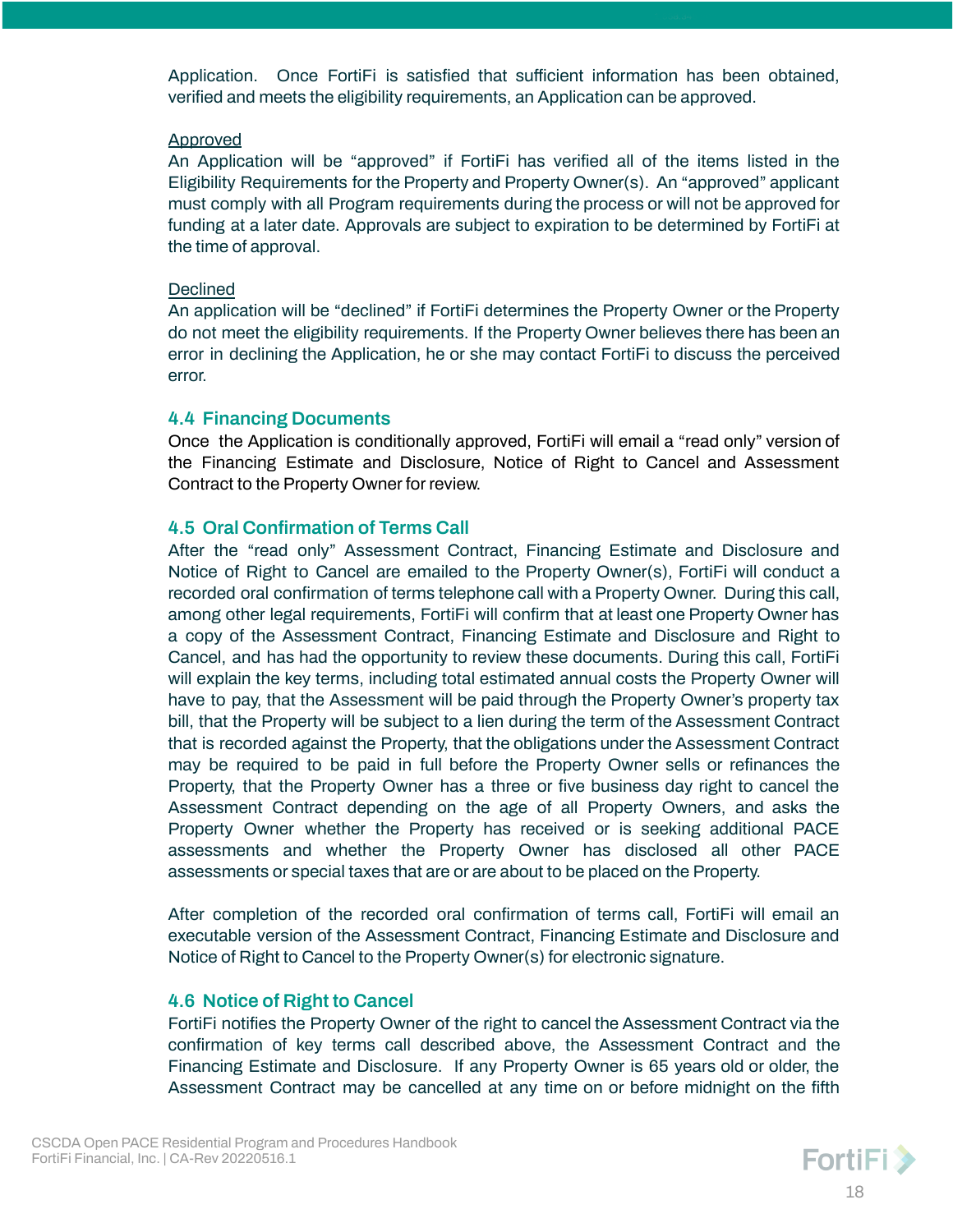business day after the date of the transaction to enter into the agreement without penalty or obligation. If all Property Owners are under the age of 65, the Assessment Contract may be cancelled at any time on or before midnight on the third business day after the date of the transaction to enter into the agreement without penalty or obligation.

### <span id="page-18-0"></span>**4.7 Notice to Proceed and Installation of Eligible Improvements**

After the Financing Documents are signed by the Property Owner(s), an authorized representative of the CSCDA will countersign the Assessment Contract and FortiFi will issue a Notice to Proceed. The Notice to Proceed will be sent by email to the Eligible Contractor and Property Owner(s). The Eligible Contractor should not begin installation of the Project prior to receiving the Notice to Proceed. The Notice to Proceed will indicate the time by which all Eligible Installments must be installed, and payment disbursement requested. With the exception of seismic retrofits, windows, doors and Eligible Improvements related to attached garage conversions, and extraordinary circumstances, Eligible Installments must be completed within 180 days.

# Building Permits and Inspection

The Property Owner and the Eligible Contractor are solely responsible for obtaining all required and necessary Building Permits and completing final inspections by the appropriate city or county building department. The Property Owner and the Eligible Contractor are solely responsible for ensuring that the Eligible Installments have met all applicable federal, state and local laws and regulations.

# <span id="page-18-1"></span>**4.8 Certificate of Completion**

Upon completion of the Project, before the proceeds of PACE financing can be disbursed to the Eligible Contractor, the Property Owner and the Eligible Contractor are required to execute and submit to FortiFi a Certificate of Completion certifying, among other things, that 1) the Eligible Improvements have been made to the Property and are complete to the Property Owner's satisfaction; 2) Property Owner has read, understands and complied with all terms of the Handbook; 3) Property Owner understands that the Program does not endorse the Contractor or make any representations as to the economic value, safety, durability or reliability of the improvements; 4) Property Owner has obtained all necessary final permits and inspections required for the Eligible Improvements made; 5) Property Owner instructs FortiFi to disburse to the Contractor the total cost of the Eligible Improvements indicated on the Certificate of Completion.

# <span id="page-18-2"></span>**4.9 Completion Call**

Upon receipt of the executed Certificate of Completion, FortiFi will conduct a recorded completion call with a Property Owner. During this call, FortiFi will, among other things, confirm that the Property Owner executed the Certificate of Completion and that the work was completed to the Property owner's satisfaction, re-confirm the financing terms of the Assessment Contract, and re-confirm instructions regarding payment of Assessment through mortgage impound or property tax bill.

# <span id="page-18-3"></span>**4.10 Third-Party Physical Inspection**

Upon completion of the Project, a third-party inspector will conduct an onsite inspection to review all Eligible Improvements associated with the Assessment and validate that the work was completed in a professional manner and per the specifications in the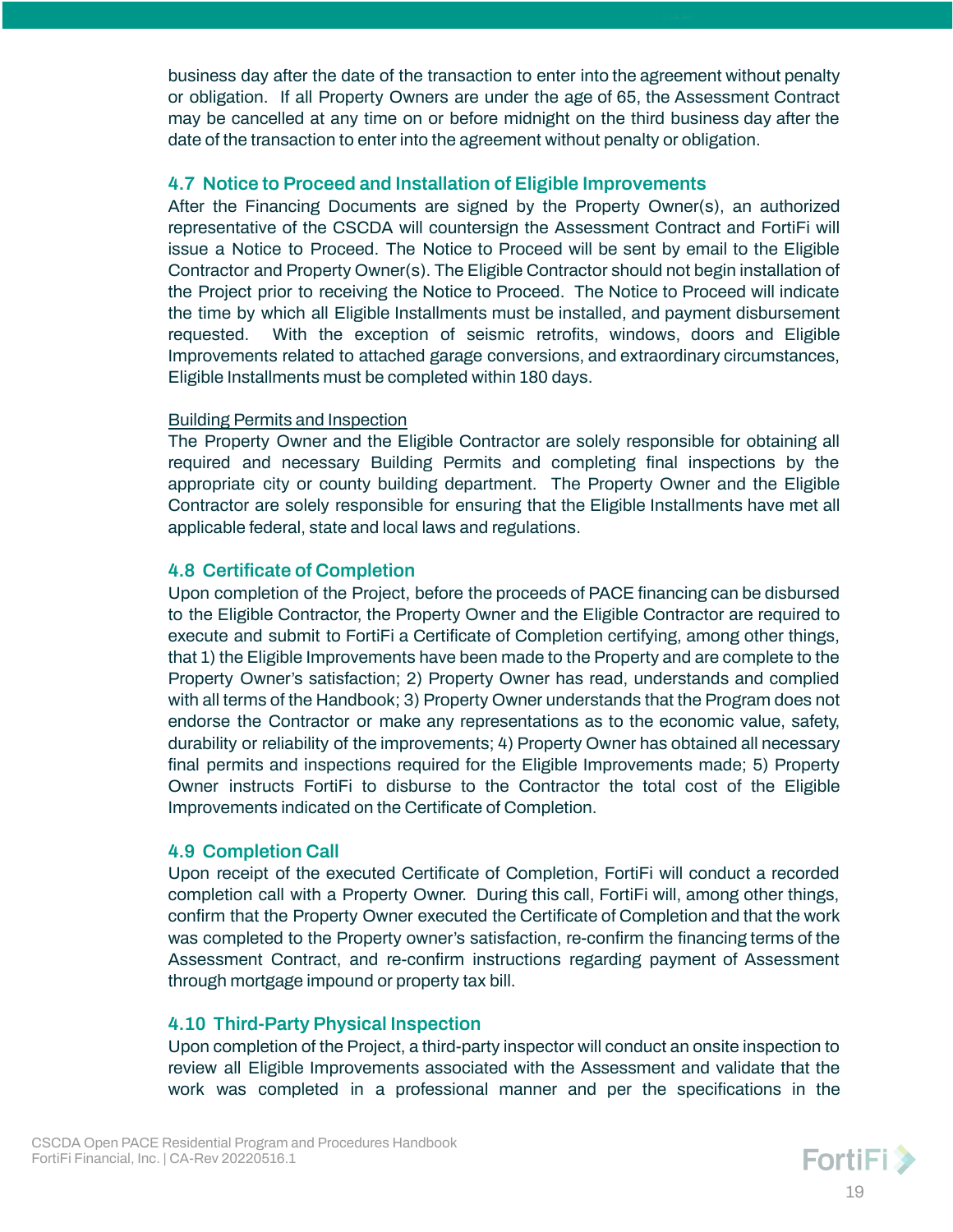Assessment Contract. Each inspection will note the installed products and provide a photo of the completed work.

# <span id="page-19-0"></span>**4.11 Disbursement of PACE Financing Proceeds to Eligible Contractor**

Upon receipt of the executed Completion Certificate instructing FortiFi to release the cost of the Eligible Improvements to the Eligible Contractor, and verbal confirmation of same during the Completion Call, FortiFi will disburse the Total Project Amount of the Property Owner's PACE financing to the Eligible Contractor.

# <span id="page-19-1"></span>**4.12 Record Assessment Lien on Property**

After receiving the executed Certificate of Completion and verbal confirmation during the Completion Call, FortiFi will record the Assessment lien documents, including the Notice of Assessment and Payment of Contractual Assessment Required, in the county in which the Property is located. The Notice of Assessment sets forth the annual Principal, interest and administrative expense fees.

# <span id="page-19-2"></span>**4.13 PACE Assessment Added to Property Taxes**

The Notice of Assessment and Assessment will be recorded in the county and the Annual Assessment Obligation will appear on the property tax bill for the Property for the duration of Annual Assessment Obligation over the financing Term specified in the Assessment Contract. Payment will be billed and paid as a line item on the property tax bill.

As with other property taxes, failure to pay the Annual Assessment Obligation each year of the Term, or until the Assessment is released, will result in penalties and interest, and may result in foreclosure and sale of the Property by the CSCDA or the county tax collector.

Under California law, property taxes and assessments typically remain with the Property when it is sold. **However, if the Property Owner attempts to refinance the Property once the Assessment lien is recorded on the Property, the lender may require the Property Owner to pay off the entirety of the Assessment prior to granting approval for refinancing. Similarly, in the event the Property is sold, the purchaser's lender may require that the Assessment be paid off in full prior to granting approval of a new mortgage to the purchaser of the Property.**

If the property taxes for the property are paid via an impound account, the Property Owner should contact the lender to increase the monthly impound payments by an amount equal to 1/12th of the Annual Assessment Obligation. Estimated monthly Assessment payment amounts are specified in the Assessment Contract.

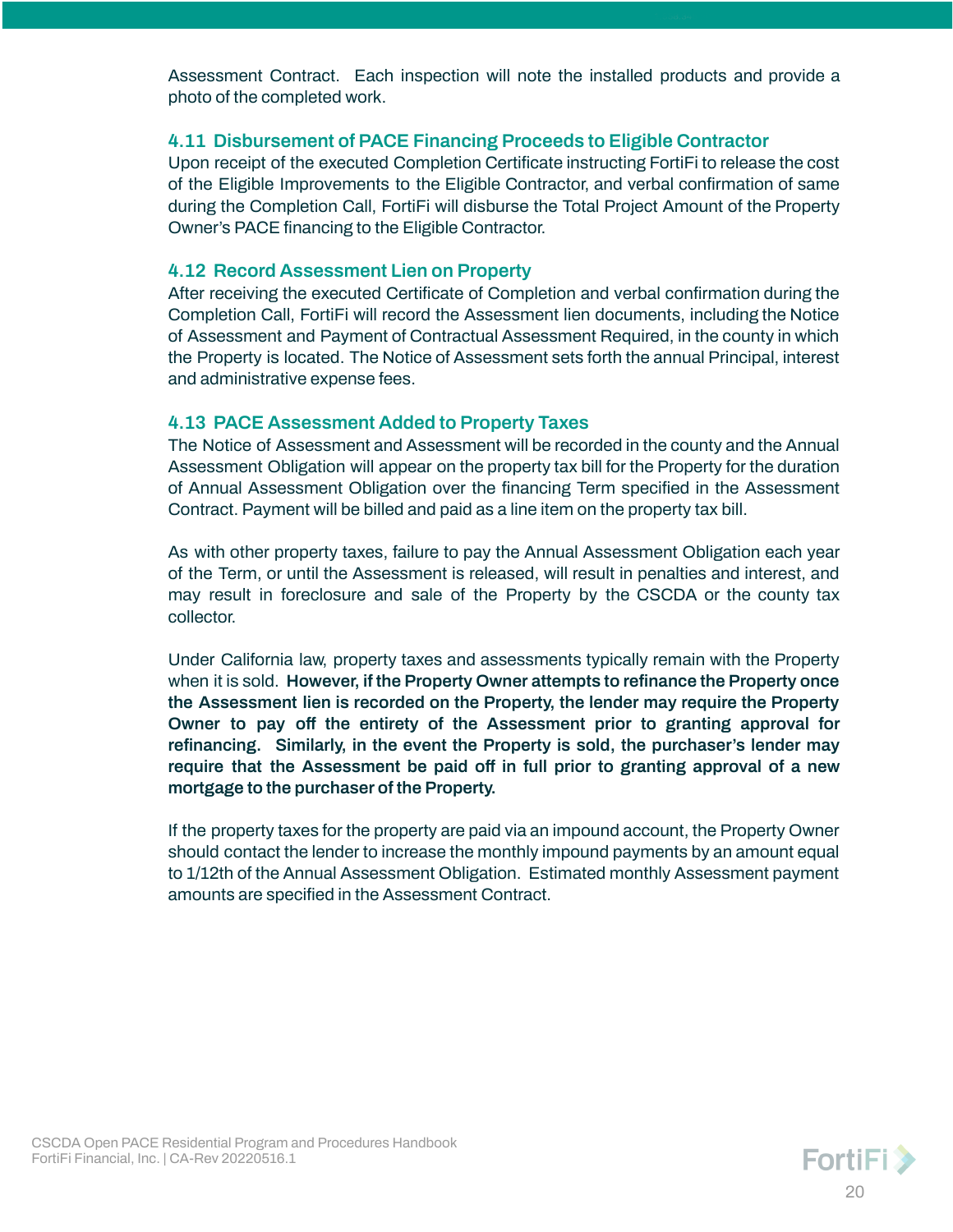# <span id="page-20-1"></span><span id="page-20-0"></span>**5.1 Property Owner Agrees to All Program Terms**

By execution of the Assessment Contract and related Financing Documents, Property Owners certify that they have read, understand and agree to the terms of the Program as set forth in the Assessment Contract, Financing Documents and Handbook. Property Owners also certify that they, the Property and the products meet all Program eligibility requirements.

# <span id="page-20-2"></span>**5.2 Authority to Install Products**

By signing the Financing Documents, Property Owners represent that they have the authority to authorize the installment of the approved Eligible Products on the Property designated in the Assessment Contract.

# <span id="page-20-3"></span>**5.3 No Endorsement by FortiFi**

All Property Owners acknowledge and agree that FortiFi's review of the proposed products and approval of Program funding shall not be construed as confirming or endorsing the qualifications of any Property Owner, Eligible Contractor, or any other person involved with the products, endorsing the design of the products, or warranting the installation, workmanship, economic value, energy savings, safety, durability or reliability of the products.

# <span id="page-20-4"></span>**5.4 Property Owneris Responsible for Products, Permits and Inspections**

Property Owners are solely responsible for the products installed on the Property, including the selection of the Eligible Contractor, energy auditor or equipment. Any performance related issues are the responsibility of the Property Owner and/or the Eligible Contractor(s). Neither FortiFi nor the CSCDA are responsible for the performance of the products. Completion of all city and county permitting and inspections is the responsibility of the Property Owner and the Eligible Contractor. The CSCDA and FortiFi are not responsible in any regard for any permits related to the Project. The CSCDA and FortiFi disclaim any express or implied warranty of merchantability or fitness for a particular purpose in connection with the Property Owner's purchase or installation of any product under the Program.

# <span id="page-20-5"></span>**5.5 Right to Inspect Installation of Eligible Improvements**

Property Owners agree that FortiFi may perform, or have third-party vendors perform independent on-site inspections of any Eligible Improvements financed through the Program. If a third-party inspection is conducted, FortiFi will schedule such inspection with the Property Owner at a mutually convenient date/time.

# <span id="page-20-6"></span>**5.6 Tax Matters**

The CSCDA and FortiFi do not offer any tax advice or related services. Property Owners should consult with a qualified tax advisor or accountant on any tax matters related to the Assessment or PACE financing.